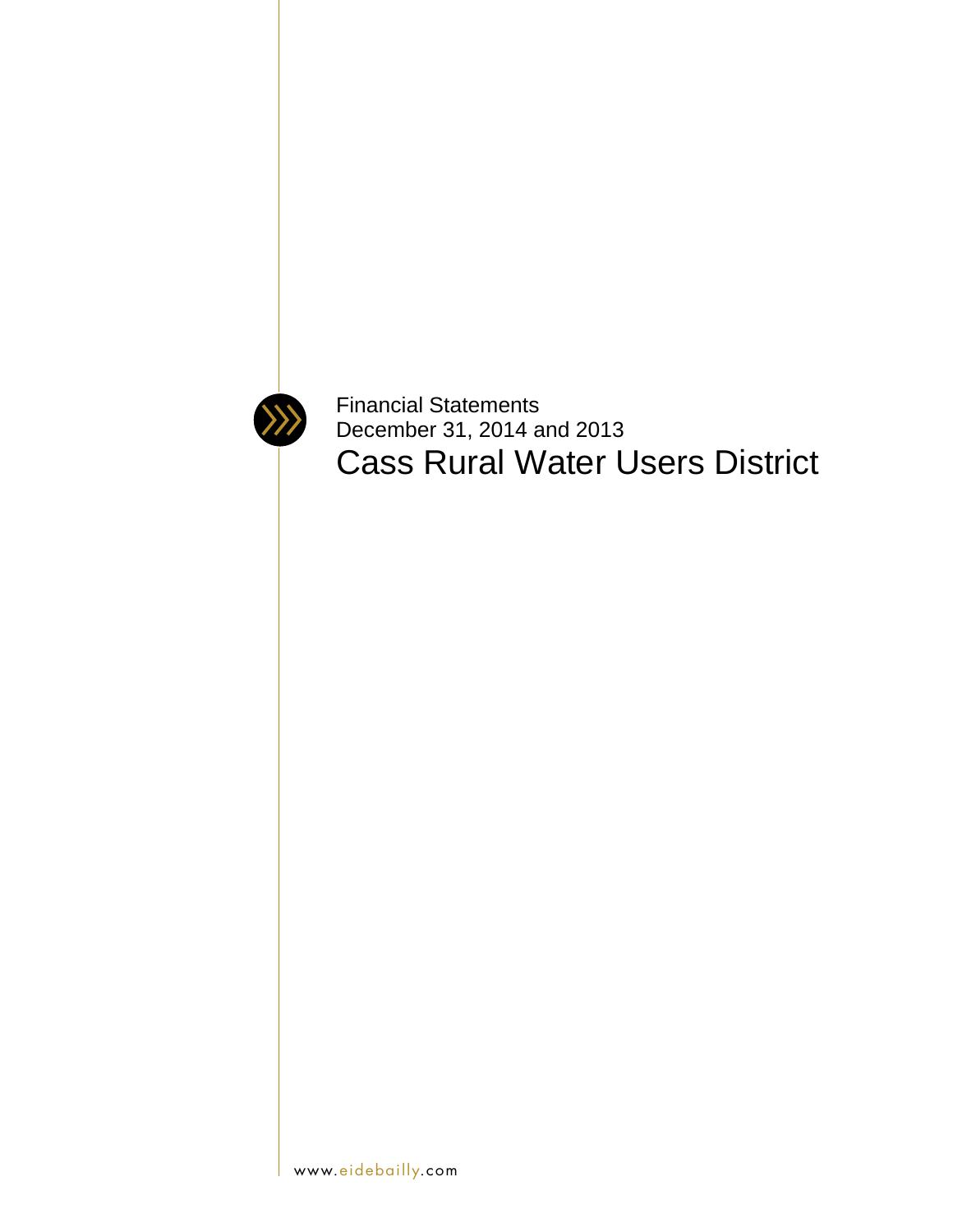| <b>Financial Statements</b>                                                                                                                                                                        |
|----------------------------------------------------------------------------------------------------------------------------------------------------------------------------------------------------|
|                                                                                                                                                                                                    |
| Supplementary Information                                                                                                                                                                          |
|                                                                                                                                                                                                    |
| <b>Additional Reports</b>                                                                                                                                                                          |
| Independent Auditor's Report on Internal Control over Financial Reporting and on Compliance and Other<br>Matters Based on an Audit of Financial Statements Performed in Accordance with Government |
|                                                                                                                                                                                                    |
|                                                                                                                                                                                                    |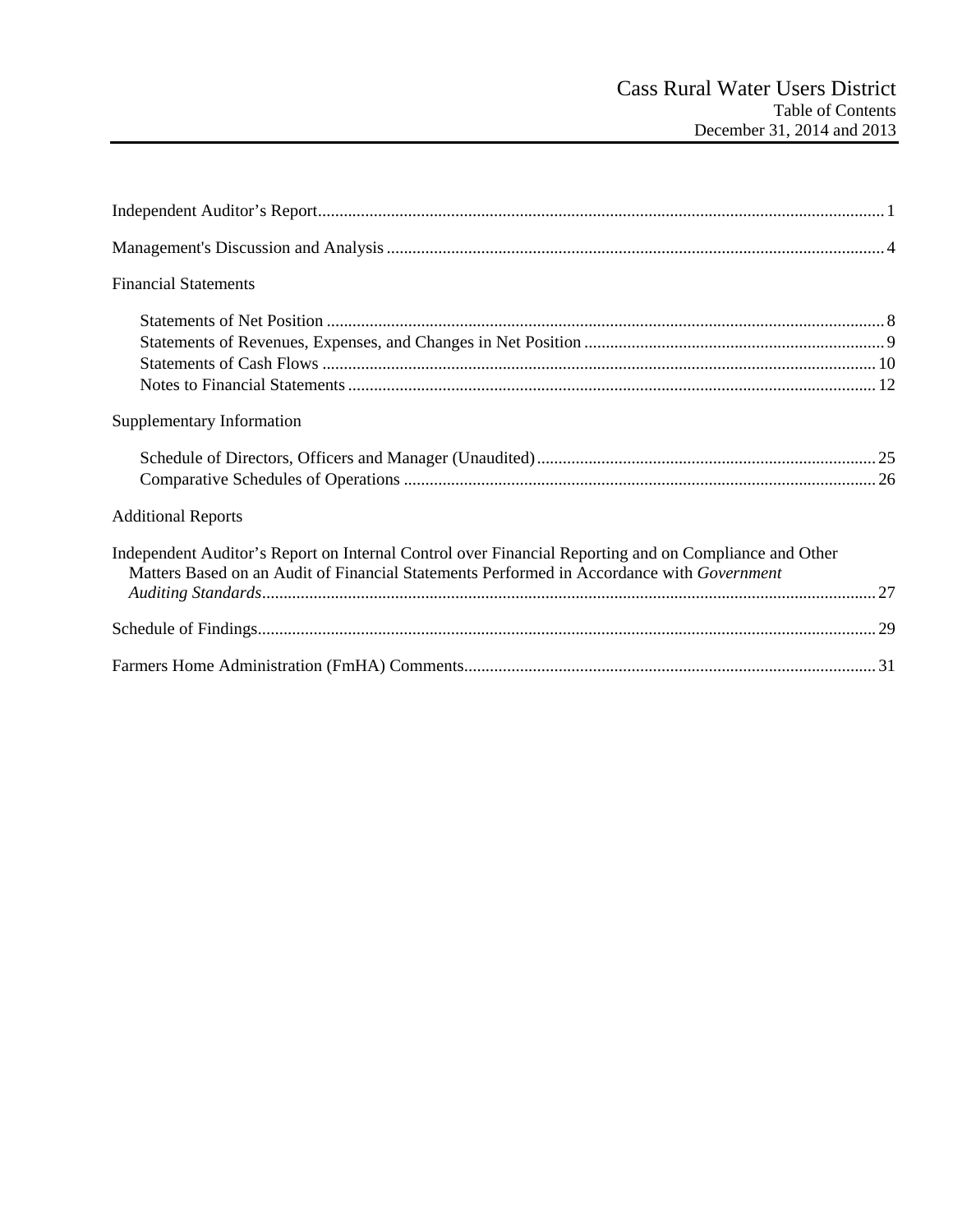

CPAs & BUSINESS ADVISORS

# **Independent Auditor's Report**

The Board of Directors Cass Rural Water Users District Kindred, North Dakota

#### **Report on the Financial Statements**

We have audited the accompanying financial statements of Cass Rural Water Users District as of and for the year ended December 31, 2014 and 2013, and the related notes to the financial statements, which collectively comprise the District's basic financial statements as listed in the table of contents.

#### **Management's Responsibility for the Financial Statements**

Management is responsible for the preparation and fair presentation of these financial statements in accordance with accounting principles generally accepted in the United States of America; this includes the design, implementation, and maintenance of internal control relevant to the preparation and fair presentation of financial statements that are free from material misstatement, whether due to fraud or error.

#### **Auditor's Responsibility**

Our responsibility is to express an opinion on these financial statements based on our audits. We conducted our audits in accordance with auditing standards generally accepted in the United States of America and the standards applicable to financial audits contained in *Government Auditing Standards*, issued by the Comptroller General of the United States. Those standards require that we plan and perform the audit to obtain reasonable assurance about whether the financial statements are free from material misstatement.

An audit involves performing procedures to obtain audit evidence about the amounts and disclosures in the financial statements. The procedures selected depend on the auditor's judgment, including the assessment of the risks of material misstatement of the financial statements, whether due to fraud or error. In making those risk assessments, the auditor considers internal control relevant to the entity's preparation and fair presentation of the financial statements in order to design audit procedures that are appropriate in the circumstances, but not for the purpose of expressing an opinion on the effectiveness of the entity's internal control. Accordingly, we express no such opinion. An audit also includes evaluating the appropriateness of accounting policies used and the reasonableness of significant accounting estimates made by management, as well as evaluating the overall presentation of the financial statements.

We believe that the audit evidence we have obtained is sufficient and appropriate to provide a basis for our audit opinion.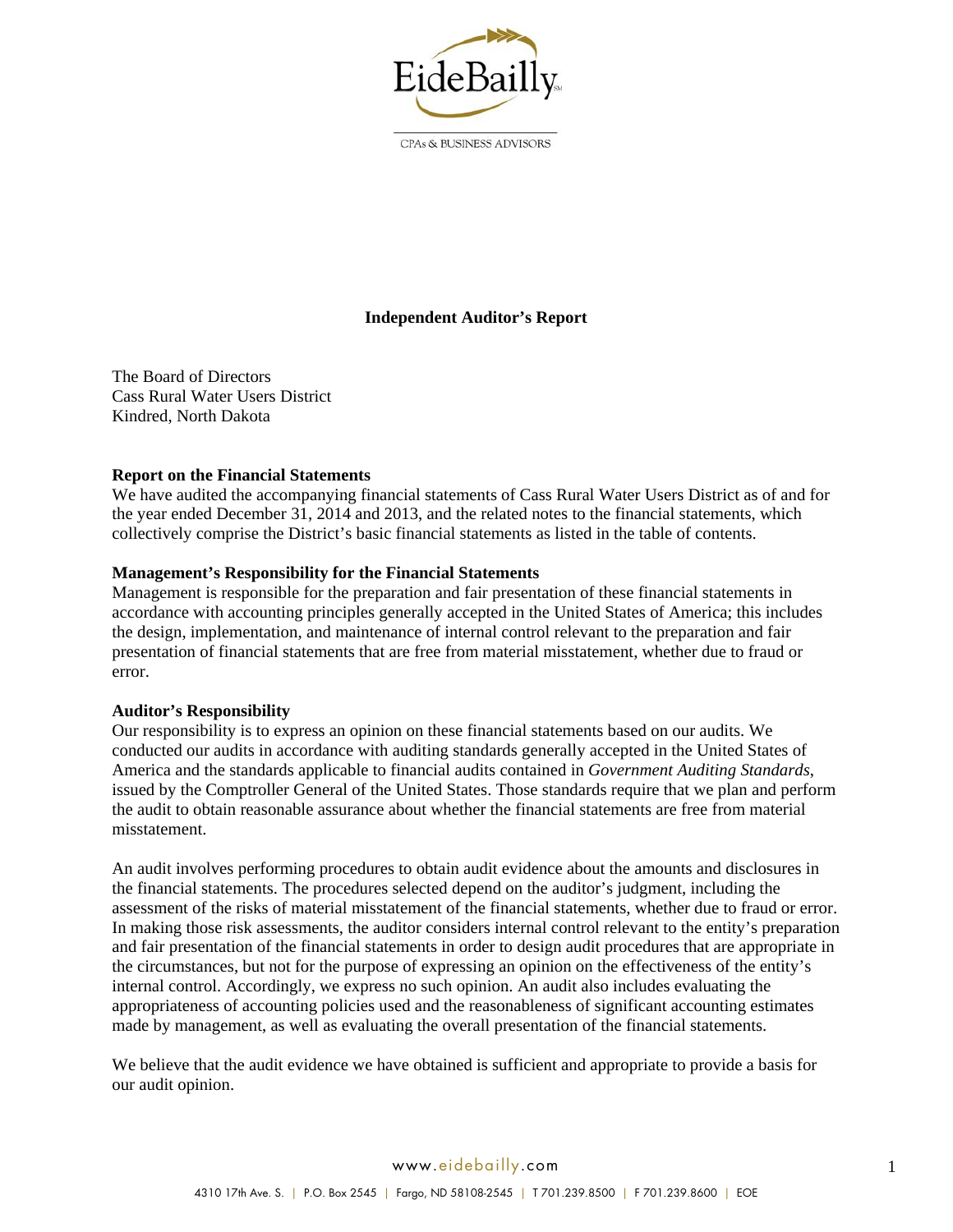### **Opinion**

In our opinion, the financial statements referred to above present fairly, in all material respects, the financial position of Cass Rural Water Users District as of December 31, 2014 and 2013, and the respective changes in financial position and its cash flows thereof for the years then ended in accordance with accounting principles generally accepted in the United States of America.

# **Other Matters**

#### **Required Supplementary Information**

Accounting principles generally accepted in the United States of America require that the management's discussion and analysis be presented to supplement the basic financial statements. Such information, although not a part of the basic financial statements, is required by the Governmental Accounting Standards Boards who considers it to be an essential part of financial reporting for placing the basic financial statements in an appropriate operational, economic, or historical context. We have applied certain limited procedures to the required supplementary information in accordance with auditing standards generally accepted in the United States of America, which consisted of inquiries of management about the methods of preparing the information and comparing the information for consistency with management's responses to our inquiries, the basic financial statements, and other knowledge we obtained during our audit of the basic financial statements. We do not express an opinion or provide any assurance on the information because the limited procedures do not provide us with sufficient evidence to express an opinion or provide any assurance.

#### **Other Information**

Our audit was conducted for the purpose of forming opinions on the financial statements that collectively comprise the District's financial statements. The Schedule of Directors, Officers, and Manager and Comparative Schedules of Operations are presented for purposes of additional analysis and are not a required part of the basic financial statements.

The Comparative Schedule of Operations is the responsibility of management and was derived from and relate directly to the underlying accounting and other records used to prepare the basic financial statements. Such information has been subjected to the auditing procedures applied in the audit of the basic financial statements and certain additional procedures, including comparing and reconciling such information directly to the underlying accounting and other records used to prepare the basic financial statements or to the basic financial statements themselves, and other additional procedures in accordance with auditing standards generally accepted in the United States of America. In our opinion, the comparative schedule of are fairly stated, in all material respects, in relation to the basic financial statements as a whole.

The Schedule of Directors, Officers, and Manager has not been subjected to the auditing procedures applied in the audit of the basic financial statements and, accordingly, we do not express an opinion or provide any assurance on them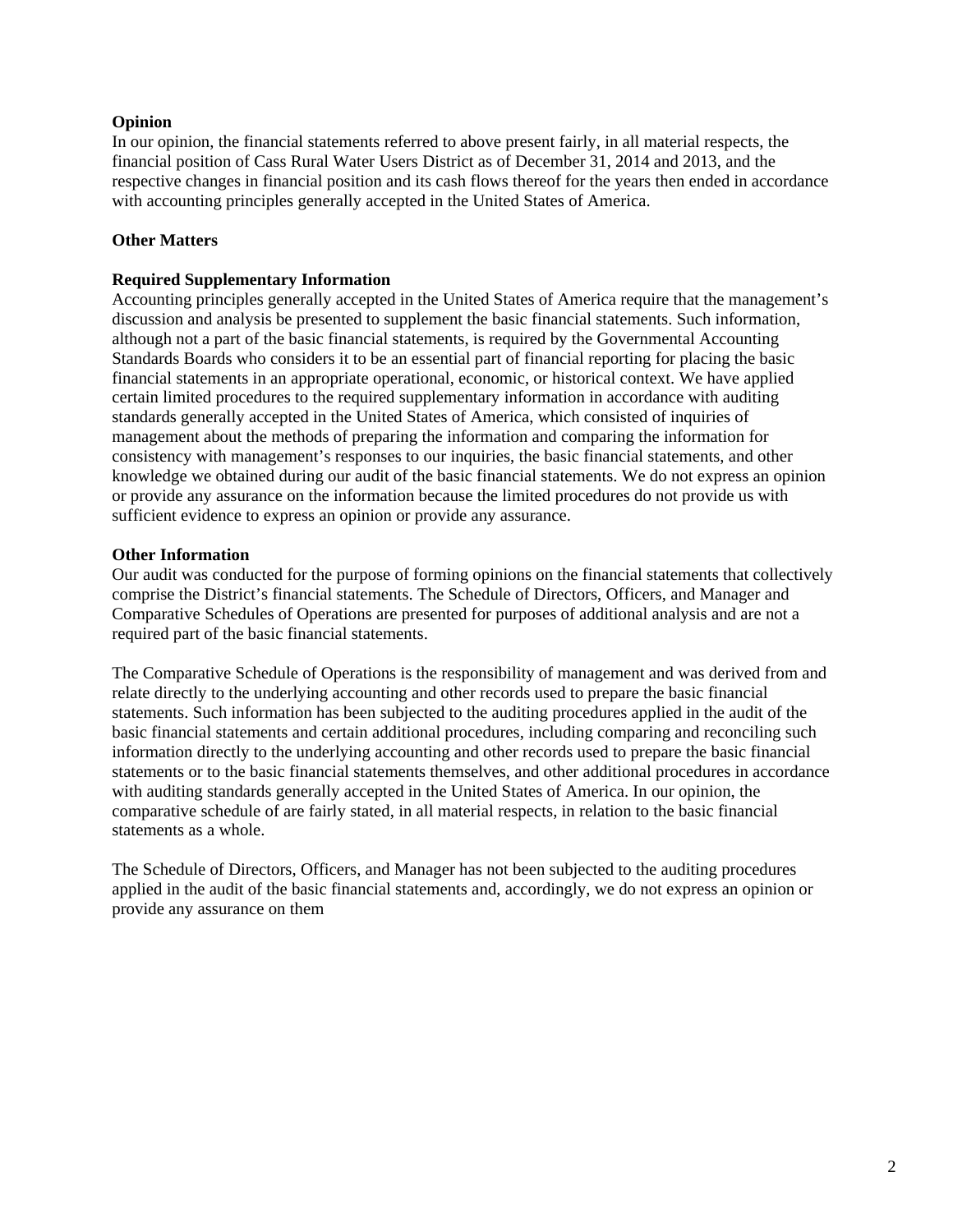#### **Report Issued in Accordance with** *Government Auditing Standards*

In accordance with *Government Auditing Standards*, we have also issued a report dated February 19, 2015 on our consideration of the District's internal control over financial reporting and on our tests of its compliance with certain provisions of laws, regulations, contracts, grant agreements, and other matters. The purpose of that report is to describe the scope of our testing of internal control over financial reporting and compliance and the results of that testing, and not to provide an opinion on the internal control over financial reporting or on compliance. Those reports are an integral part of an audit performed in accordance with *Government Auditing Standards* in considering the District's internal control over financial reporting and compliance.

Sally LLP<br>Fargo, North Dakota

February 19, 2015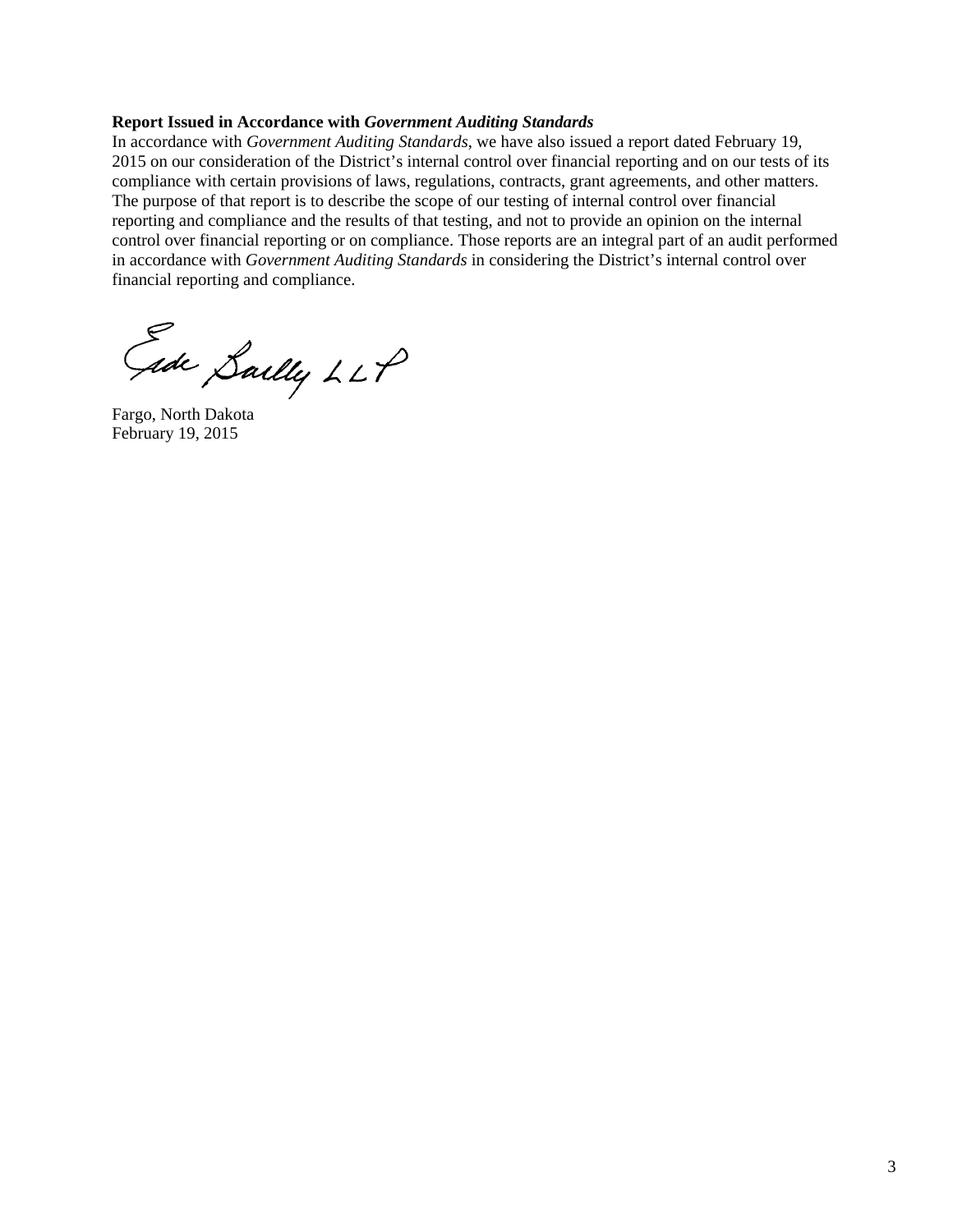This section of the District's financial report presents our analysis of the District's financial performance during the fiscal year ended December 31, 2014. Please read it in conjunction with the financial statements, which follow this section.

The information in this MDA is presented under the following headings:

- Financial Highlights
- Organization and Business
- Statement of Net Position Overview
- Capital Assets and Debt Administration
- Statement of Revenues, Expenses and Change in Net Position Overview
- Request for Information

#### **Financial Highlights**

- Assets Increased nearly \$2.9 million due primarily to new pipeline added during 2014.
- Operating expenses Increased nearly 3.10% due to with the largest increase in administrative and general expenses.

#### **Organization and Business**

Cass Rural Water Users District provides water service to approximately 4,300 rural residences and 14 communities in Cass County and parts of Trail, Barnes, Ransom and Richland counties serving a total estimated population of 13,000 in a 2,000 square mile service area. The District is a political subdivision of the State of North Dakota pursuant to Chapter 61-35 of the North Dakota Century Code. The District recovers cost of service through user fees.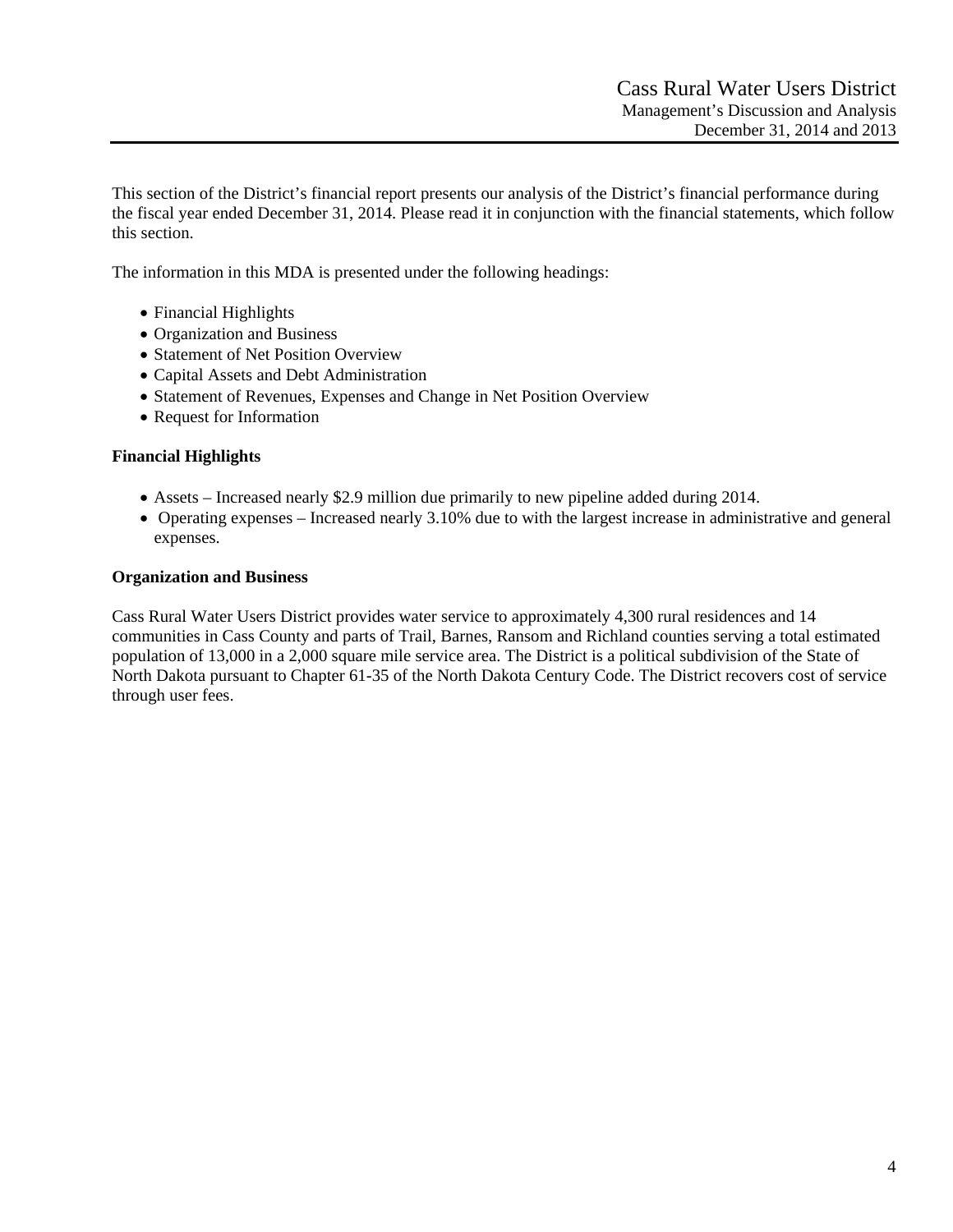#### **Statement of Net Position Overview**

|                                                 | 2014             | 2013             | 2012            |
|-------------------------------------------------|------------------|------------------|-----------------|
| Assets                                          |                  |                  |                 |
| Capital assets                                  | \$<br>31,379,589 | \$<br>29,988,768 | S<br>27,806,156 |
| Other property and investments                  | 14,373,515       | 13,623,504       | 13,552,301      |
| <b>Current</b> assets                           | 4,662,105        | 3,916,862        | 3,386,845       |
| Total assets                                    | 50,415,209       | 47,529,134       | 44,745,302      |
|                                                 |                  |                  |                 |
| <b>Net Position</b>                             |                  |                  |                 |
| Invested in capital assets, net of related debt | \$<br>8,645,960  | \$<br>7,552,825  | \$<br>6,123,749 |
| Restricted for debt service                     | 3,674,228        | 2,493,643        | 1,992,358       |
| Unrestricted                                    | 14,852,208       | 14,667,363       | 14,952,907      |
| Total net position                              | 27,172,396       | 24,713,831       | 23,069,014      |
| Liabilities                                     |                  |                  |                 |
| Long-term debt, less current maturities         | 21,395,459       | 21,226,407       | 20,629,282      |
| Other liabilities                               | 1,847,354        | 1,588,896        | 1,407,006       |
| <b>Total liabilities</b>                        | 23, 242, 813     | 22,815,303       | 22,036,288      |
| Total net position and liabilities              | 50,415,209       | 47,529,134<br>\$ | 45,105,302<br>S |

The total assets of the District increased by 6%, from \$47.5 million to \$50.4 million. The increase in total assets is broken down as follows:

| Water Plant in service         | \$1,391,000 |
|--------------------------------|-------------|
| <b>Current Assets</b>          | 745,000     |
| Other Property and Investments | 750,000     |

During 2009, per terms of the "Memorandum of Understanding" with the City of Fargo and Tharaldson Ethanol Group, the District executed a bill of sale which transferred ownership of a water treatment plant constructed on land owned by the City of Fargo to the city. In return the City of Fargo is committed to sell water to the District for resale to Tharaldson Ethanol for a period of 20 years. Additional terms of the agreement require Tharaldson Ethanol Group and the City of Fargo to make all debt payments for the project. The repayment contract also includes a guarantee from Mr. Gary Tharaldson and Tharaldson Hotels. The District holds an escrow account as additional security for the debt associated with this project.

Current assets increased by nearly \$717,000. This was a result of increase in cash and cash equivalents.

The net position of the District increased by a little over \$2.4 million.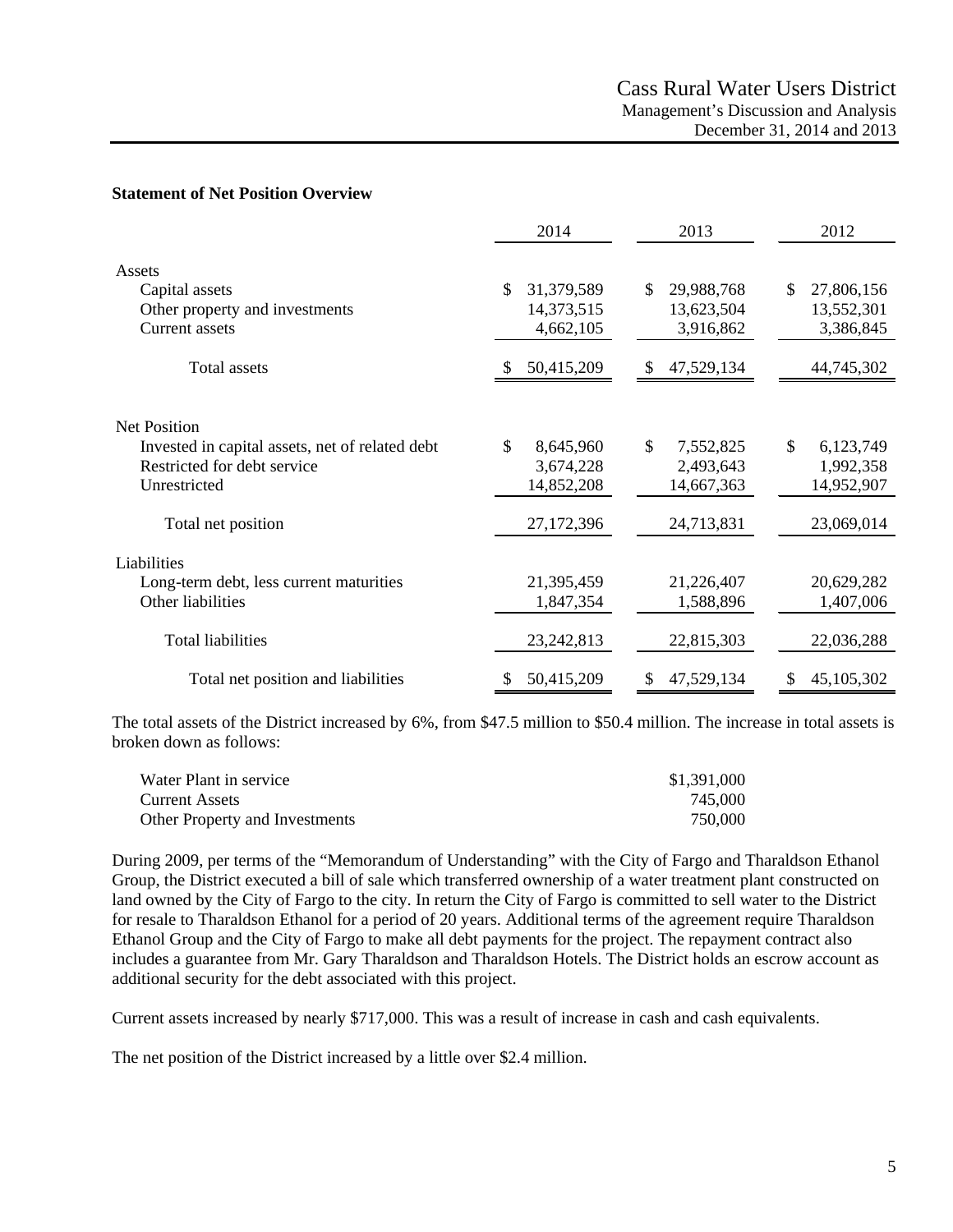#### **Capital Assets and Debt Administration**

At the end of 2014, the District had \$45.7 million (net of accumulated depreciation) in a broad range of utility capital assets and other property. The investment in capital and other property assets includes land, buildings, improvements, water treatment plants, water transmission and distribution mains, water storage facilities, pump stations, machinery, equipment and certain intangible assets. The District's net revenue, long term debt and contributions from customers are used to finance these capital investments. More detailed information concerning the additions and retirements appears later in this document in note 5 of the financial statements.

As of December 31, 2014 the District had total long term debt including current maturities outstanding of \$22.7 million. The District invests funds in certificates of deposit and other similar investments in such a manner so that as these investments mature funds are available to make the necessary payments. As of December 31, 2014 the District had funds on hand to make all debt payments through the year 2015. The details of the various debt instruments are presented in more detail in note 6 of the financial statements.

|                                                    | 2014            |    | 2013       |   | 2012       |
|----------------------------------------------------|-----------------|----|------------|---|------------|
| <b>Total Revenues</b>                              | \$<br>6,133,610 | \$ | 6,269,270  |   | 6,486,550  |
| <b>Total Expenses</b>                              | 5,173,147       |    | 5,080,280  |   | 5,002,071  |
| Income                                             | 960,463         |    | 1,188,990  |   | 1,484,479  |
| <b>Capital Contributions</b><br>Special assessment | 1,498,102       |    | 815,827    |   | 771,750    |
| Change in Net Position                             | 2,458,565       |    | 2,004,817  |   | 2,256,229  |
| Net Position, Beginning of Year                    | 24,713,831      |    | 22,709,014 |   | 20,452,785 |
| Net Position, End of Year                          | 27,172,396      | S  | 24,713,831 | S | 22,709,014 |

#### **Statement of Revenues, Expenses and Change in Net Position Overview**

Overall operating expenses increased by 3.10% or approximately \$130,000. Depreciation expense increased by approximately \$64,000 during 2014.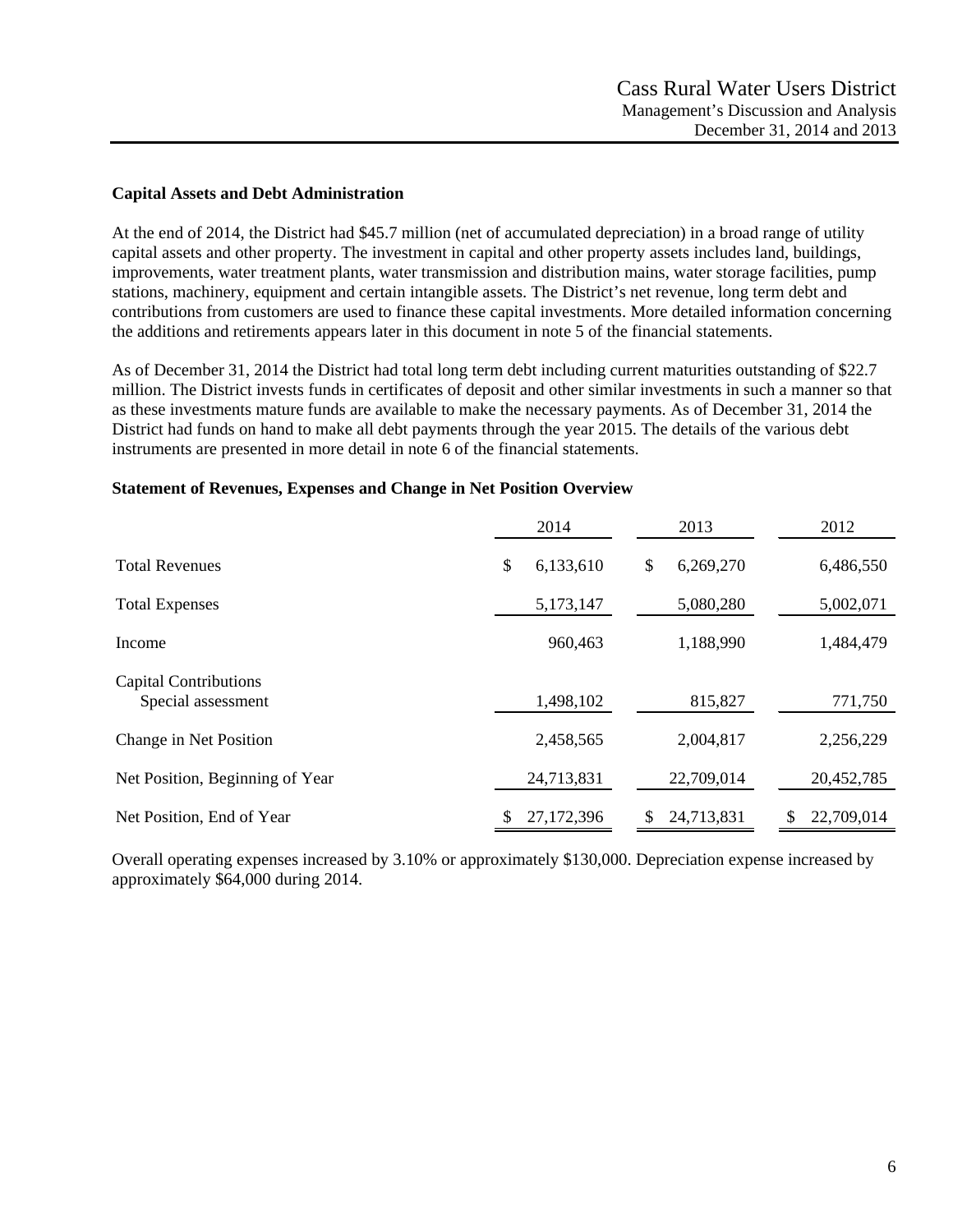#### **Factors Bearing on the District's Future**

There are a number of factors or issues that have a bearing on the future of Cass Rural Water District that can be broken down as follows:

- Water Supply Cass Rural Water District is dependent on ground water as its primary source of water. One of the three aquifers the District utilizes has a finite life of perhaps another 25 to 30 years. As a result the District has been very active with the Lake Agassiz Water Authority to develop a more dependable source of water.
- Territorial Integrity Due to the rapid growth of the urban areas around Fargo and West Fargo both cities have extended their boundaries into areas that overlap the District's boundary. To date the District has been able to negotiate reasonable arrangements with both cities to address these territorial issues. The District will continue to foster good working relationships with Fargo and West Fargo as well as making an effort to keep abreast of any legal developments in this area of federal law.
- Federal Regulation Each year the Environmental Protection Agency issues new rules for the regulations of public drinking water systems. With each new regulation comes increased cost and additional record keeping requirements. The District is committed to meeting all applicable drinking water standards while keeping costs as reasonable as possible.

#### **Request for Information**

This financial report is designed to provide ratepayers and creditors with a general overview of the District's finances and demonstrate the District's accountability for monies it receives. If you have any questions about this report or need additional information, please contact: the General Manger, Cass Rural Water District, P.O. Box 98, Kindred, North Dakota 58051.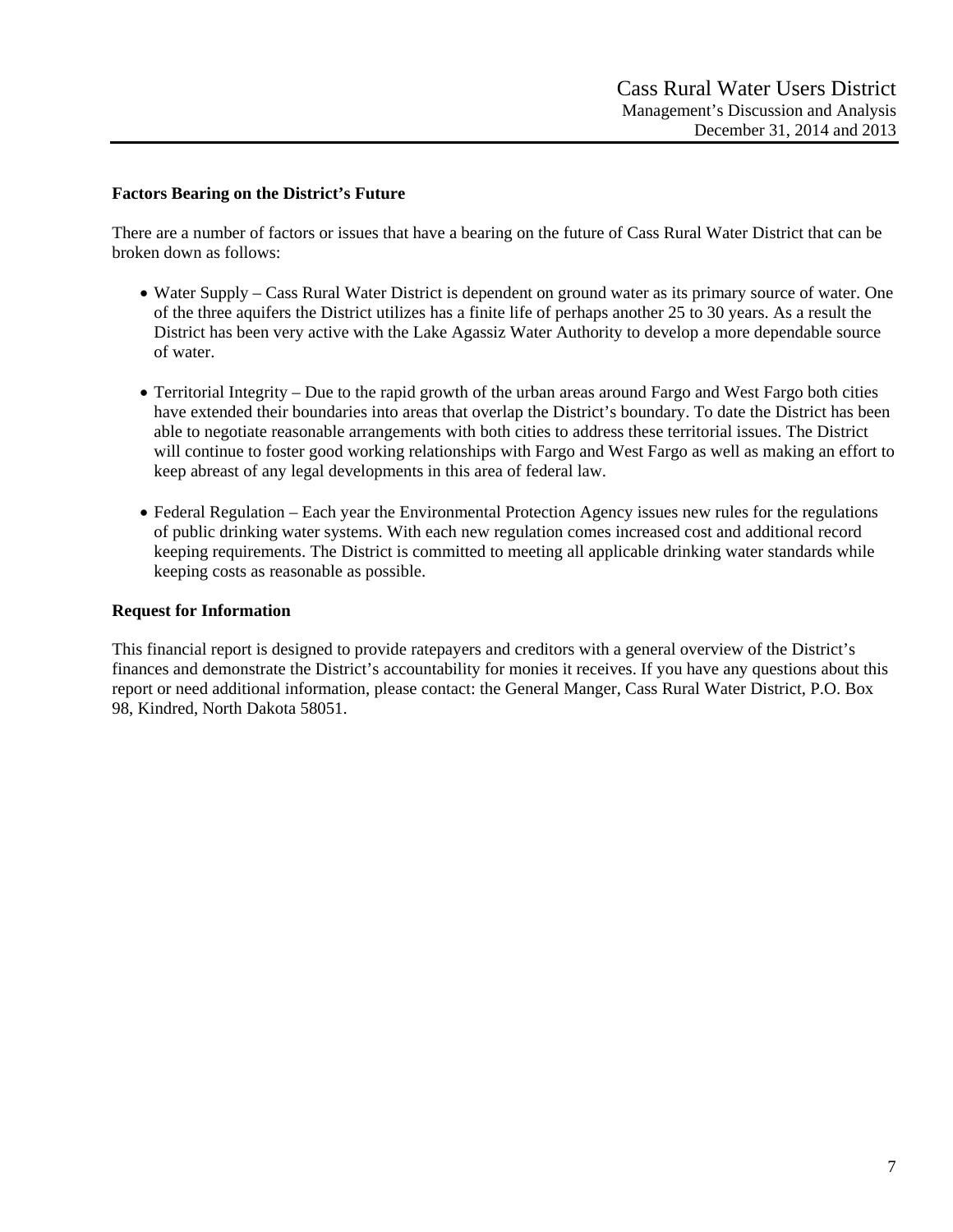|                                                           | 2014             | 2013             |
|-----------------------------------------------------------|------------------|------------------|
| Assets                                                    |                  |                  |
| <b>Water Plant</b>                                        |                  |                  |
| In service                                                | \$<br>39,679,874 | \$<br>38,493,917 |
| Construction in progress                                  | 1,119,880        | 249,990          |
| Total water plant                                         | 40,799,754       | 38,743,907       |
| Less accumulated depreciation                             | 9,420,165        | 8,755,139        |
| Water plant - net                                         | 31,379,589       | 29,988,768       |
| Other Property and Investments                            |                  |                  |
| Intangible assets, net of accumulated amortization        | 7,817,538        | 8,338,707        |
| Special assessment receivable, net of current portion     | 3,370,411        | 2,266,773        |
| Patronage capital credits from nonassociated companies    | 230,482          | 230,482          |
| Special funds                                             | 2,955,084        | 2,787,542        |
| Total other property and investments                      | 14,373,515       | 13,623,504       |
| <b>Current Assets</b>                                     |                  |                  |
| Cash and cash equivalents                                 | 3,194,845        | 2,785,733        |
| Cash and cash equivalents - restricted                    | 5,265            | 278              |
| Temporary investments                                     | 260,689          | 129,544          |
| Accounts receivable, less accumulated provision           |                  |                  |
| for uncollectible accounts (2014 - \$1,481, 2013 - \$143) | 455,675          | 399,938          |
| Delinquent special assessment receivables                 | 397,330          | 313,124          |
| Special assessment receivable, current portion            | 303,817          | 226,870          |
| Inventory                                                 | 3,422            | 3,422            |
| Prepaid Items                                             | 34,594           | 51,485           |
| Interest receivable                                       | 6,468            | 6,468            |
| Total current assets                                      | 4,662,105        | 3,916,862        |
| <b>Total assets</b>                                       | 50,415,209       | 47,529,134       |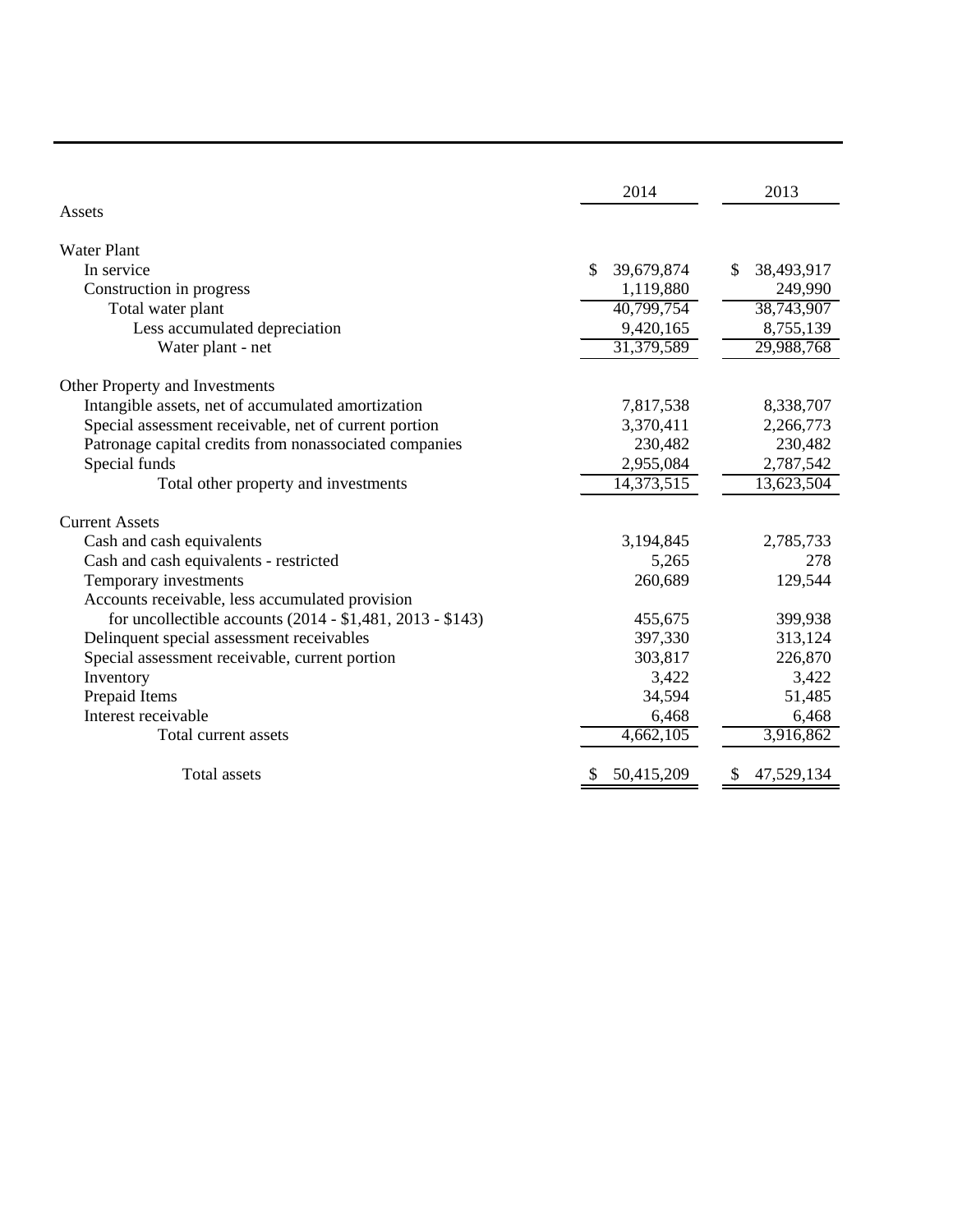# Cass Rural Water Users District Statements of Net Position December 31, 2014 and 2013

| Net Position and Liabilities                                                                                                                                | 2014                                                                      | 2013                                                                                 |
|-------------------------------------------------------------------------------------------------------------------------------------------------------------|---------------------------------------------------------------------------|--------------------------------------------------------------------------------------|
| Net Position<br>Net investment in capital assets<br>Restricted for debt service<br>Unrestricted<br>Total net position                                       | \$<br>8,645,960<br>3,674,228<br>14,852,208<br>27,172,396                  | \$<br>7,552,825<br>2,493,643<br>14,667,363<br>24,713,831                             |
| Long - Term Debt,<br><b>Less Current Maturities</b>                                                                                                         | 21,395,459                                                                | 21,226,407                                                                           |
| <b>Current Liabilities</b><br>Current maturities of long-term debt<br>Accounts payable<br>Accrued vacation<br>Accrued interest<br>Total current liabilities | 1,338,170<br>294,722<br>26,698<br>187,764<br>1,847,354<br>50,415,209<br>S | 1,209,536<br>147,873<br>26,698<br>204,789<br>1,588,896<br>47,529,134<br><sup>S</sup> |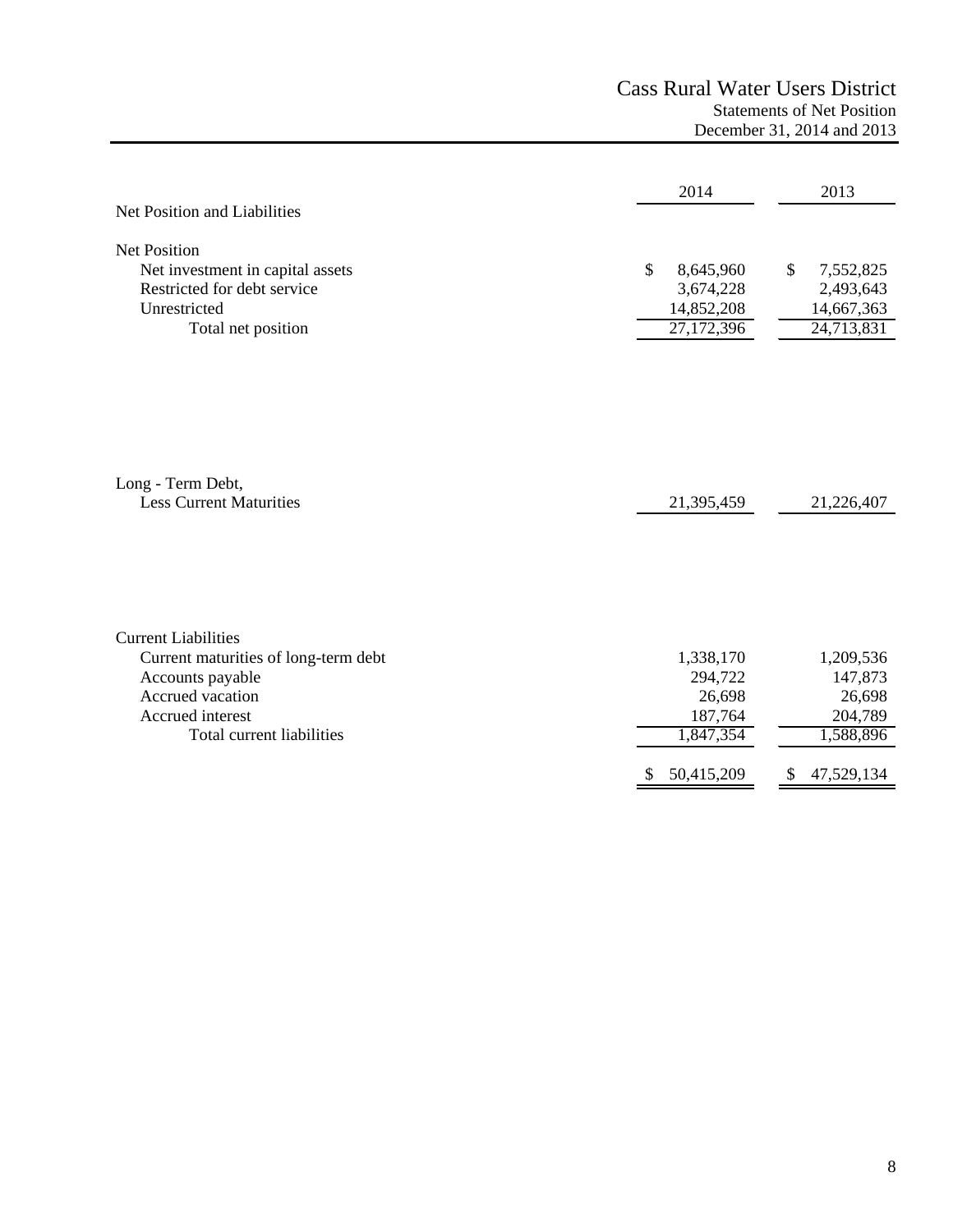# Cass Rural Water Users District Statements of Revenues, Expenses, and Changes in Net Position Years Ended December 31, 2014 and 2013

|                                             | 2014             | 2013             |
|---------------------------------------------|------------------|------------------|
| <b>Operating Revenues</b>                   |                  |                  |
| Metered sales to customers                  | \$<br>5,720,871  | \$<br>5,841,402  |
| Miscellaneous                               | 52,477           | 52,064           |
| Total operating revenues                    | 5,773,348        | 5,893,466        |
| <b>Operating Expenses</b>                   |                  |                  |
| Pumping expense                             | 230,763          | 224,438          |
| Water treatment and testing expense         | 126,987          | 136,737          |
| Transmission and distribution expense       | 522,268          | 525,641          |
| Administrative and general expense          | 792,239          | 697,224          |
| Purchased water                             | 1,374,665        | 1,403,557        |
| Depreciation expense                        | 716,976          | 652,758          |
| Amortization expense                        | 521,169          | 521,169          |
| Taxes                                       | 53,883           | 47,072           |
| Total operating expenses                    | 4,338,950        | 4,208,596        |
| <b>Operating Income</b>                     | 1,434,398        | 1,684,870        |
| Nonoperating Revenues (Expenses)            |                  |                  |
| Interest on special assessments             | 135,112          | 141,690          |
| Investment income                           | 23,387           | 26,453           |
| Franchise fee payment                       | 144,145          | 129,360          |
| Grant revenue                               | 50,437           |                  |
| Membership revenue                          |                  | 500              |
| Miscellaneous revenue                       | 7,181            | 77,801           |
| Interest expense                            | (834, 197)       | (871, 684)       |
| Total nonoperating revenues (expenses), net | (473, 935)       | (495,880)        |
| <b>Income Before Contributions</b>          | 960,463          | 1,188,990        |
| <b>Capital Contributions</b>                |                  |                  |
| Special assessments                         | 1,498,102        | 815,827          |
| Change in Net Position                      | 2,458,565        | 2,004,817        |
| Net Position, Beginning of Year             | 24,713,831       | 22,709,014       |
| Net Position, End of Year                   | 27,172,396<br>\$ | \$<br>24,713,831 |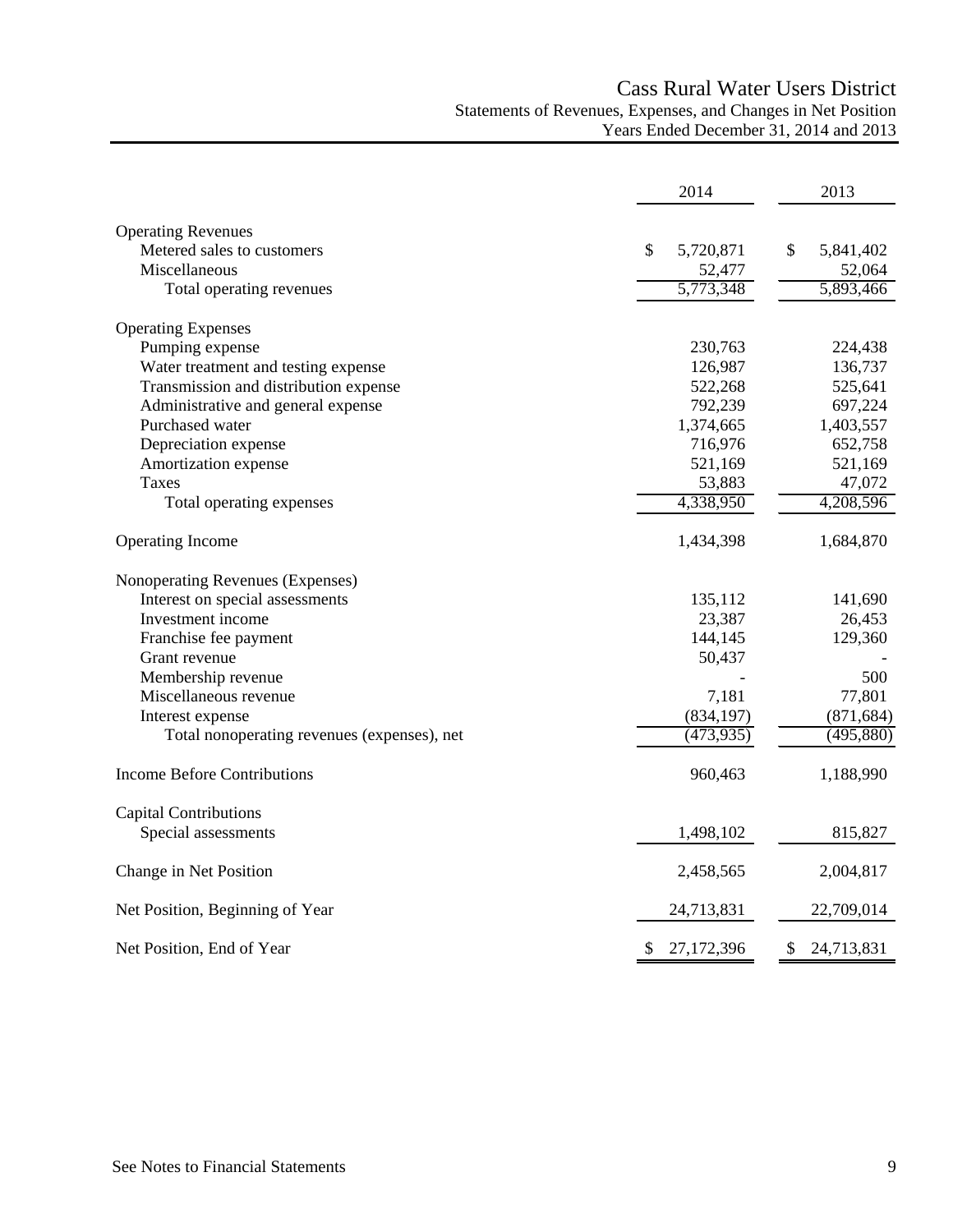# Cass Rural Water Users District Statements of Cash Flows Years Ended December 31, 2014 and 2013

|                                                            | 2014            | 2013                                   |
|------------------------------------------------------------|-----------------|----------------------------------------|
| <b>Operating Activities</b>                                |                 |                                        |
| Operating cash receipts from customers                     | \$<br>7,215,713 | \$<br>6,695,172                        |
| Cash payments to suppliers for goods and services          | (716, 278)      | (868, 477)                             |
| Cash payments to employees for services                    | (792, 239)      | (697, 224)                             |
| Miscellaneous payments                                     | (1,428,548)     | (1,445,761)                            |
| Net Cash from Operating Activities                         | 4,278,648       | 3,683,710                              |
| <b>Investing Activities</b>                                |                 |                                        |
| Purchase of investments                                    | (333, 618)      | (254, 432)                             |
| Sale of investments                                        | 34,931          | 266,129                                |
| Interest received                                          | 23,387          | 26,453                                 |
| Net Cash from (used for) Investing Activities              | (275,300)       | 38,150                                 |
| Capital and Related Financing Activities                   |                 |                                        |
| Interest payments on debt                                  | (851,222)       | (871, 684)                             |
| Proceeds from long-term borrowings                         | 1,500,000       | 1,860,000                              |
| Net additions to special assessments                       | (1, 122, 498)   | (409,310)                              |
| Additions to plant                                         | (2,107,797)     | (2,831,050)                            |
| Proceeds from grant revenue                                | 50,437          |                                        |
| Principal payments on long-term debt                       | (1,202,314)     | (1, 104, 496)                          |
| Net Cash used for Capital and Related Financing Activities | (3,733,394)     | (3,356,540)                            |
| Noncapital Financing Activities                            |                 |                                        |
| Franchise fee payment                                      | 144,145         | 129,360                                |
| Membership revenue                                         |                 | 500                                    |
| Net Cash from Noncapital Financing Activities              | 144,145         | 129,860                                |
| Net Change in Cash and Cash Equivalents                    | 414,099         | 495,180                                |
| Cash and Cash Equivalents, Beginning of Year               | 2,786,011       | 2,290,831                              |
| Cash and Cash Equivalents, End of Year                     | \$<br>3,200,110 | $\boldsymbol{\mathsf{S}}$<br>2,786,011 |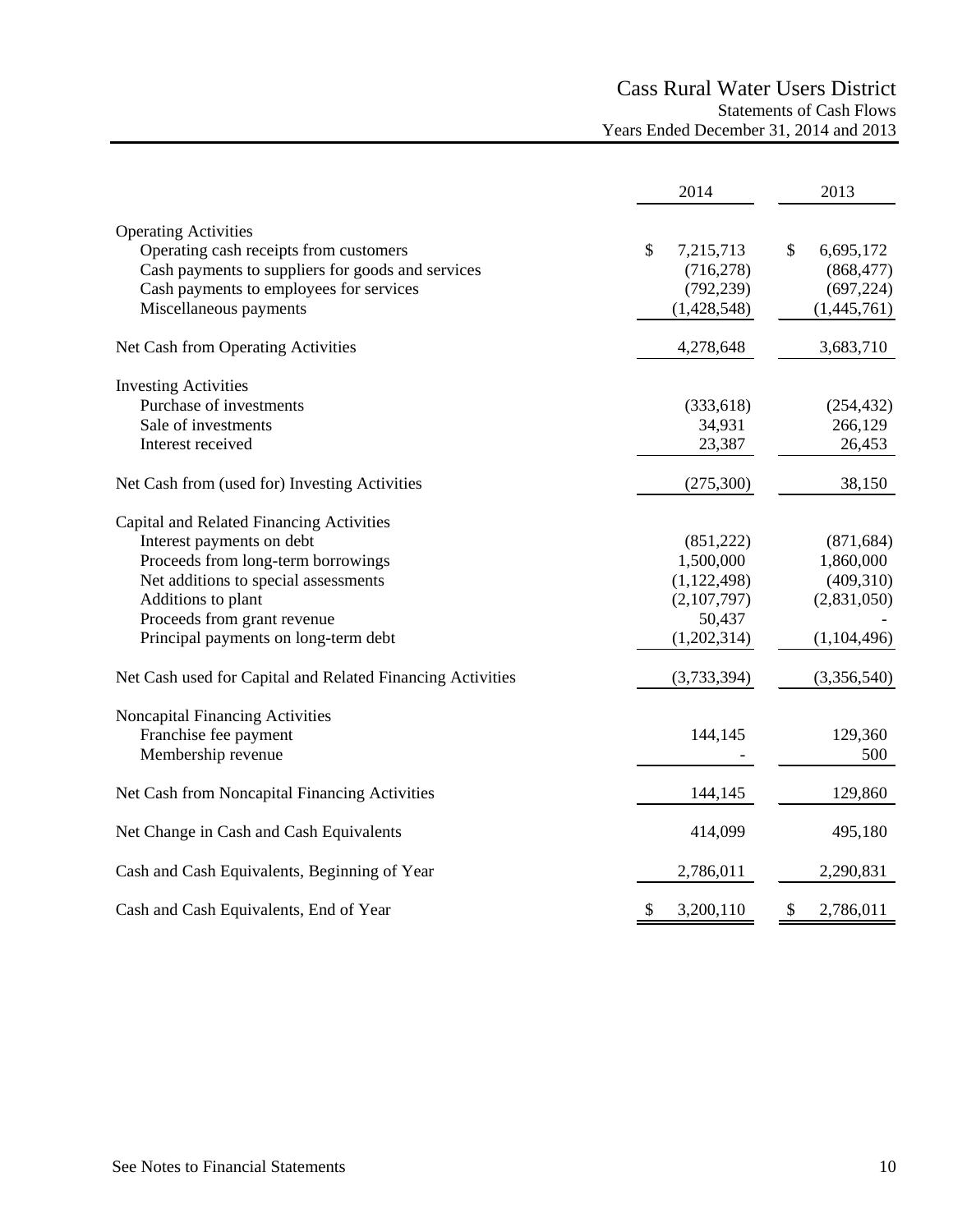# Cass Rural Water Users District Statements of Cash Flows Years Ended December 31, 2014 and 2013

|                                                       | 2014            | 2013            |
|-------------------------------------------------------|-----------------|-----------------|
| <b>Operating Activity Reconciliation</b>              |                 |                 |
| Operating income                                      | \$<br>1,434,398 | \$<br>1,684,870 |
| Adjustments to reconcile operating income             |                 |                 |
| to net cash from operating activities                 |                 |                 |
| Depreciation expense                                  | 716,976         | 652,758         |
| Amortization of debt expense                          |                 | 4,868           |
| Amortization of intangible assets                     | 521,169         | 521,169         |
| Changes in assets and liabilities                     |                 |                 |
| Accounts receivable                                   | 1,442,365       | 801,706         |
| Prepayments                                           | 16,891          | (7,140)         |
| Accounts payable                                      | 146,849         | 25,479          |
| Net Cash from Operating Activities                    | 4,278,648       | 3,683,710       |
| <b>Noncash Investing Activities</b>                   |                 |                 |
| Patronage capital credit                              | (7,187)         | (14,282)        |
| Capital contribution recognized by special assessment | 1,498,102       | \$<br>815,827   |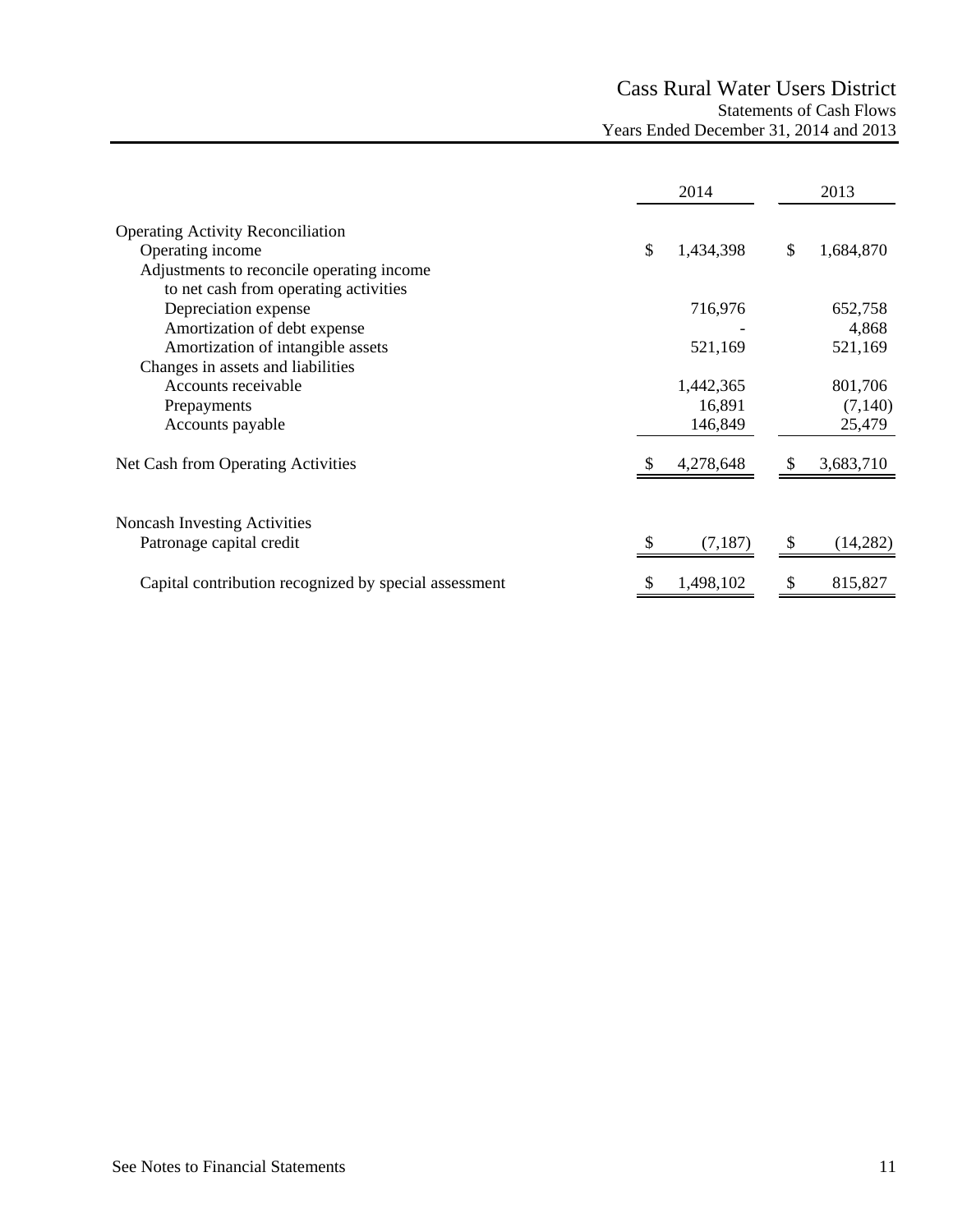# **Note 1 - Organization and Nature of Operations**

The District was organized and formally incorporated as of November 6, 1973, for the express purpose of providing water service in the state of North Dakota for the use and benefit of its members on a cooperative basis. Effective September 1, 2002, the organization reorganized as a water district under the authority of the North Dakota Century Code.

# **Note 2 - Summary of Significant Accounting Policies**

#### **General**

The public utility activities of Cass Rural Water Users District (District) are non-regulated as such. However, the District follows the National Association of Regulatory Utility Commissioners' Uniform System of Accounts prescribed for Class A and B Water Utilities.

#### **Reporting entity**

For financial reporting purposes, a reporting entity's financial statements should include all component units over which another component unit (oversight unit) exercises financial accountability. Financial accountability includes such aspects as appointment of governing body members, designation of management, the ability to significantly influence operations and accountability for fiscal matters.

Based upon the above criteria, there are no component units to be included within Cass Rural Water Users District as a reporting entity.

#### **Basis of Accounting**

With respect to proprietary activities Cass Rural Water Users District has adopted GASB statement No. 62 "Codification of Accounting and Financial Reporting Guidance Contained in Pre-November 30, 1989 FASB and AICPA Pronouncements."

#### **Receivable and Credit Policy**

Trade receivables are uncollateralized customer obligations due under normal trade terms requiring payment within 30 days from the invoice date. Customers are charged a one-time 10% charge for late payments. The receivables are non-interest bearing. Payments on trade receivables are applied to the latest unpaid invoices. The carrying amount of trade receivables is reduced by a valuation allowance that reflects management's best estimate of the amounts that will not be collected.

#### **Cash and Cash Equivalents**

The District's cash and cash equivalents consist of all cash sources and certificates of deposit that have an original maturity of three months or less.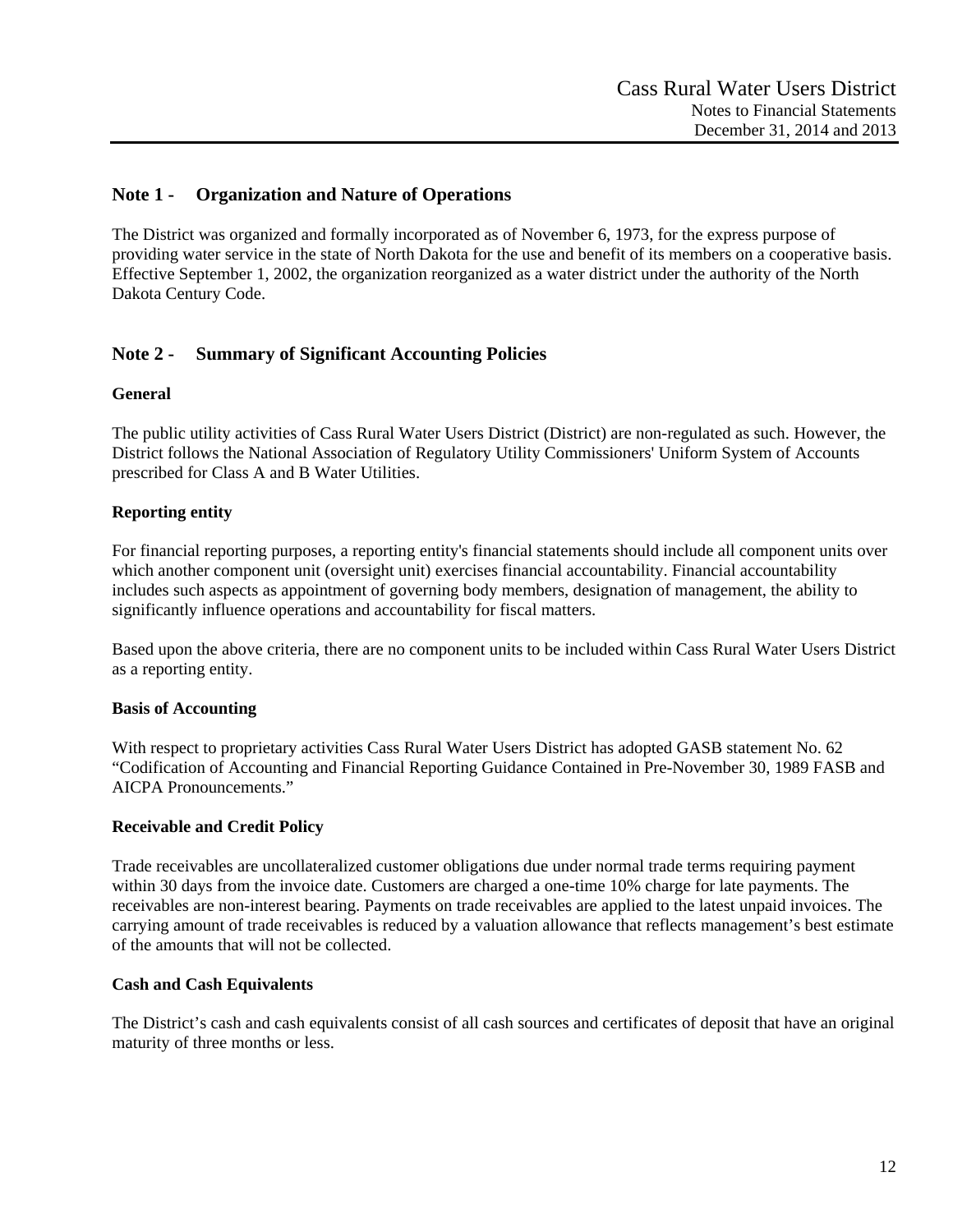# **Prepaid Items**

Certain payments to vendors reflect costs applicable to future accounting periods and are recorded as prepaid items. Prepaid items are reported using the consumption method and recorded as an expense at the time of consumption.

### **Temporary Investments**

Investments in asset backed securities are reported at fair value. Fair value is determined based on quoted market prices if available or estimated fair value using quoted market prices for similar securities. Interest, dividends, gains and losses, both realized and unrealized, on investments in debt and equity securities are included in other income (deductions).

# **Special Funds**

Several of the District's loan agreements require funds to be set aside in a reserve account. These amounts are reported as "special funds" on the Statement of Net Position. At December 31, 2014 and 2013, the District has complied with the reserve account requirements of the loan agreements.

#### **Plant Additions and Retirements**

Utility plant is stated at cost. The cost of additions to utility plant includes contracted work, direct labor and materials, and allocable overheads. When units of property are retired, sold or otherwise disposed of in the ordinary course of business, their average book cost, less net salvage, is charged to accumulated provision for depreciation. Repairs and the replacement and renewal of items determined to be less than units of property are charged to maintenance expense. Capital assets are defined by the District as assets with an initial, individual cost equal to or greater than \$500, except for plant which is capitalized in their entirety.

#### **Depreciation**

Depreciation is computed on the straight-line method based upon estimated useful lives of the various classes of property. Such provision, as a percentage of the average balance of depreciable property in service, was 1.85% and 1.89% in 2014 and 2013.

#### **Intangible Assets**

Intangible assets are stated at amortized cost. The intangible assets are the right to supply treated wastewater and treat the wastewater return flow for a period of years to come. They are being amortized over the life of the agreement, which is over 20 years. The project was completed at the end of 2009. The amortization expense recorded in 2014 and 2013 was \$521,169.

#### **Operating and Nonoperating Revenues and Expenditures**

The District reports operating revenues and expenses separately from nonoperating items. Operating revenues and expenses generally result from producing and delivering goods in connection with the District's principal ongoing operations. The principal operating revenues of the District are charges to customers for sale of water. Operating expenses for the District include the costs of sales, administrative expenses, and depreciation on capital assets. All revenues and expenses not meeting this definition are reported as nonoperating revenues and expenses.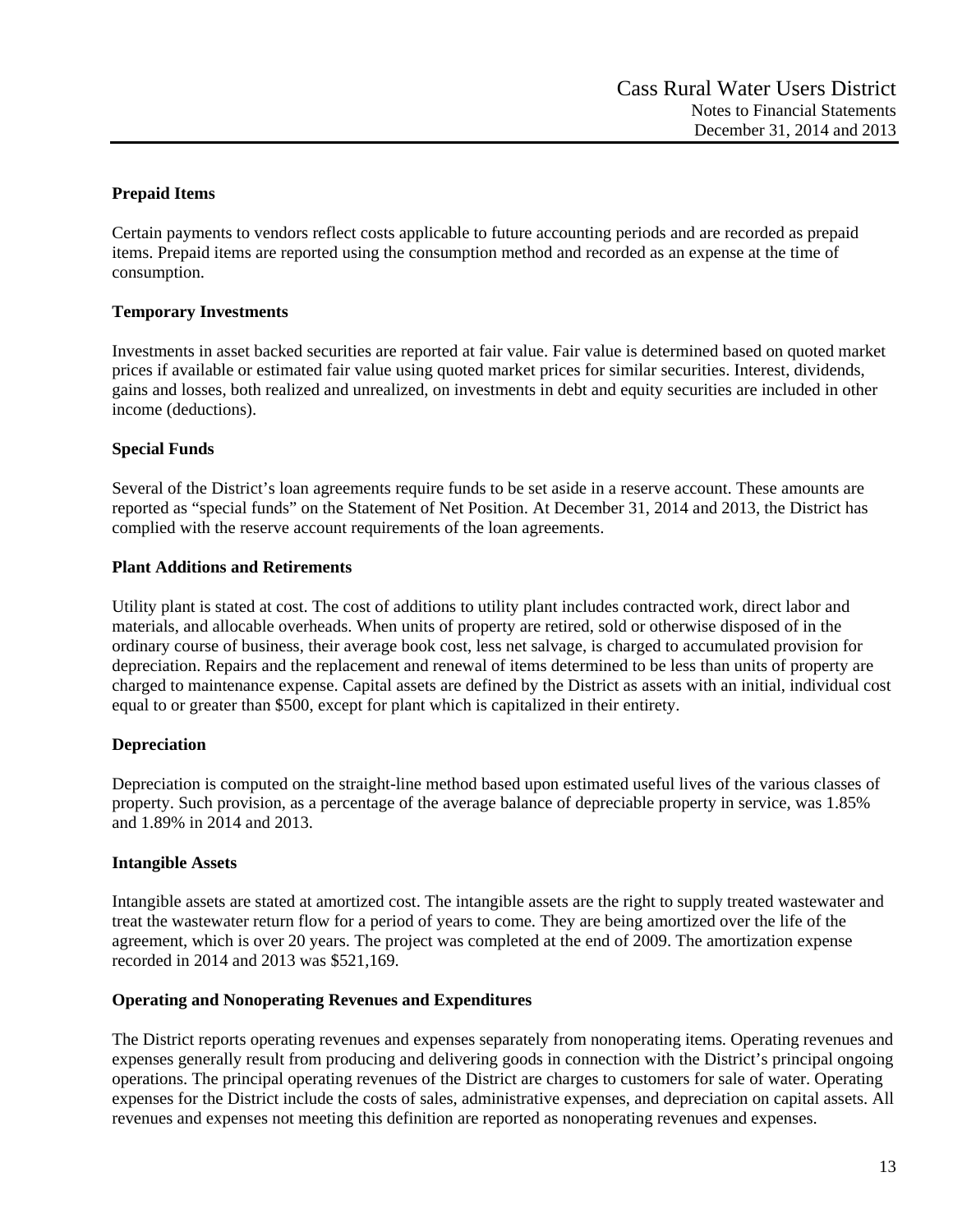# **Revenue Recognition**

Revenue from water sales is reflected in the accounts at the time delivered.

### **Accounting Estimates**

The preparation of financial statements in conformity with generally accepted accounting principles requires management to make estimates and assumptions that affect the reported amounts of assets and liabilities at the date of the financial statements and reported amounts of revenues and expenses during the reporting period. Actual results could differ from those estimates.

# **Business and Credit Risk**

The District provides water service on account to its members which are located primarily in Cass County, North Dakota.

# **Restricted and Unrestricted Resources**

When both restricted and unrestricted resources are available for use, it is the District's policy to use restricted resources first, and then unrestricted resources as they are needed.

# **Note 3 - Long-Term Receivables**

#### **Special assessments**

During 2004, the District entered into an agreement with the City of Fargo, to sell water within specified properties in the Osgood development located in Fargo. In order to serve the development, the District levied special assessments against the property in the development. The special assessments call for annual payments of \$66,000 plus interest at 5.6% commencing with 2005 and ending 2020.

The District has created one or more improvement districts for the purpose of constructing improvements. For 2006, the improvement districts are Silverleaf and Custer Crossing Water Improvement Districts. To finance such improvements, the District has issued \$303,000 Improvement Bonds of 2006 and has levied assessments on the property in the improvement districts benefited thereby to pay for the bonds. The special assessments call for annual payments varying from \$6,000 to \$24,000 at 5.20% commencing with 2007 and ending 2022.

In 2008, the District issued \$620,000 Improvement Bonds of 2008 and has levied the assessments on the property in the improvement districts benefited thereby to pay for the bonds. The improvement districts are Maple Valley and Prairie Grove Water Improvement Districts. The special assessments call for annual payments varying from \$30,000 to \$55,000 at 4.25% to 5.00% commencing in 2009 and ending 2023.

In 2009, the District issued \$265,000 Improvement Bonds of 2009 and has levied the assessments on the property in the Maple Valley Improvement District to pay for the bonds. The special assessments call for annual payments varying from \$21,000 to \$27,000 at 2.60% to 4.50% commencing in 2010 and ending 2024.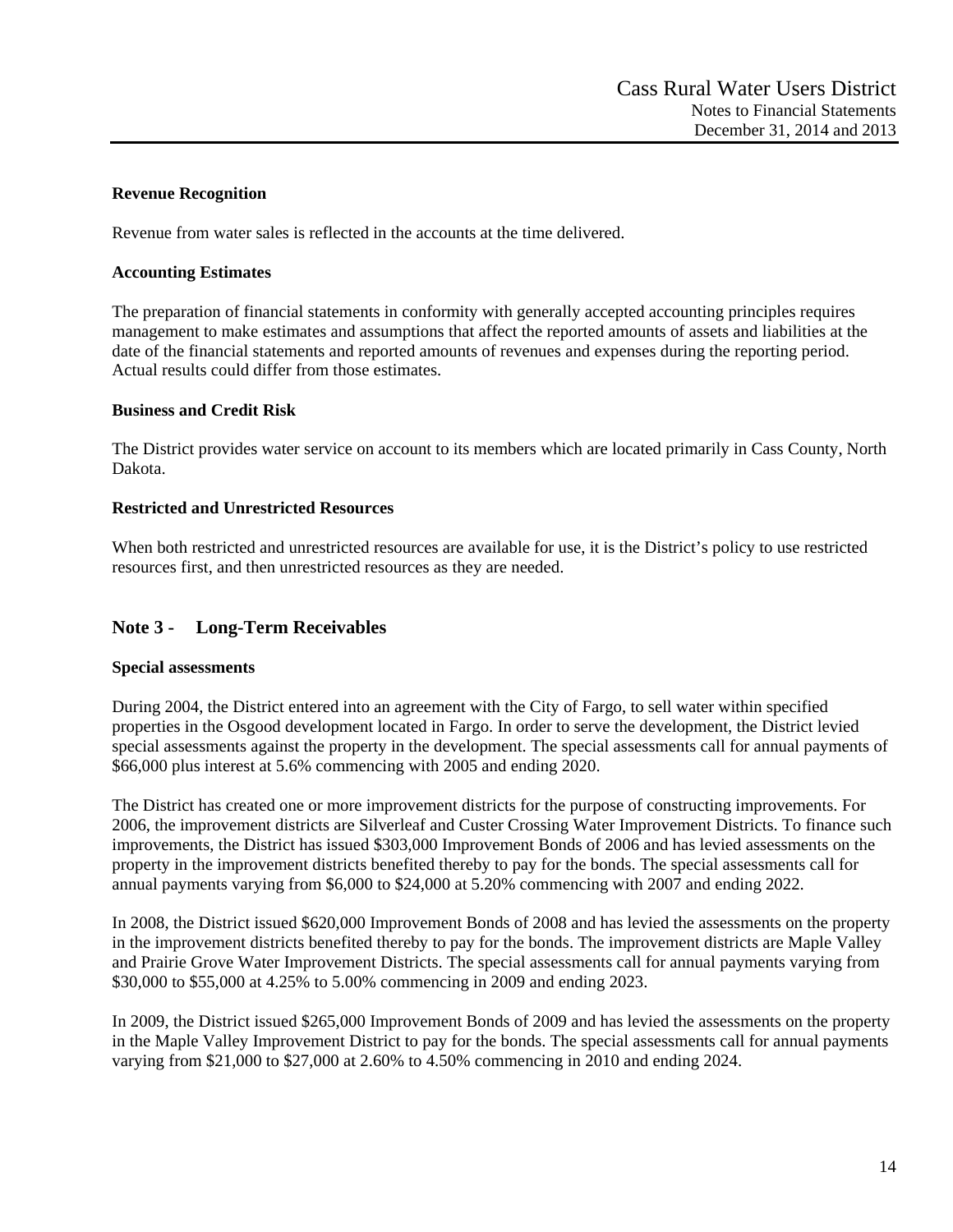In 2010, the District levied additional assessments on the property in Maple Valley Improvement District to pay for the Improvement Bonds of 2009.

In 2012, the District levied additional assessments on the properties in the Deer Creek, Silverleaf, Maple Valley and other smaller improvement districts. The special assessments call for annual payments varying from \$60,000 to \$85,000 at 0.60% to 2.650% commencing in 2013 and ending 2027.

In 2013, the District issued \$810,000 Series B of 2013 Bonds and has levied the assessments on the property in the Davies and Deer Creek Improvement Districts to pay for the bonds. The special assessments call for annual payments varying from \$35,000 to \$60,000 at 0.80% to 4.00% commencing in 2014 and ending 2028.

In 2014, the District issued \$1,500,000 of 2014 Bonds and has levied the assessments on the property in the Eagle Point, Deer Creek, Fargo Park, and Davies Improvement Districts to pay for the bonds. The special assessments call for annual payments varying from \$90,000 to \$105,000 at 0.80% to 3.10% commencing in 2015 and ending 2029.

# **Note 4 - Deposits, Investments and Investment Income**

The District's investments are generally reported at fair value, as discussed in Note 1. At December 31, 2014 and 2013, the District had the following investments, all of which are held in the District's name by various custodial banks that were agents of the District:

As of December 31, 2014, the District has the following investments and maturities:

| Investment Type                          | Fair<br>Value<br>Less than 1 |           |  |                          |  |                          |
|------------------------------------------|------------------------------|-----------|--|--------------------------|--|--------------------------|
| <b>Certificate of Deposits</b>           |                              | 1,860,000 |  | $\overline{\phantom{0}}$ |  | 1,860,000                |
| Government National Mortgage Association |                              | 95,964    |  | 95.964                   |  | $\overline{\phantom{0}}$ |

As of December 31, 2013, the District has the following investments and maturities:

| Investment Type                          | Fair<br>Value |           |         |  | Less than 1 |  | $1 - 5$ |
|------------------------------------------|---------------|-----------|---------|--|-------------|--|---------|
| <b>Certificate of Deposits</b>           |               | 2,003,546 | 506,945 |  | ,496,601    |  |         |
| Government National Mortgage Association |               | 117.171   | 117.171 |  |             |  |         |

#### **Interest Rate Risk**

The District does not have a formal investment policy that limits investment maturities as a means of managing its exposure to fair value losses arising from increasing interest rates.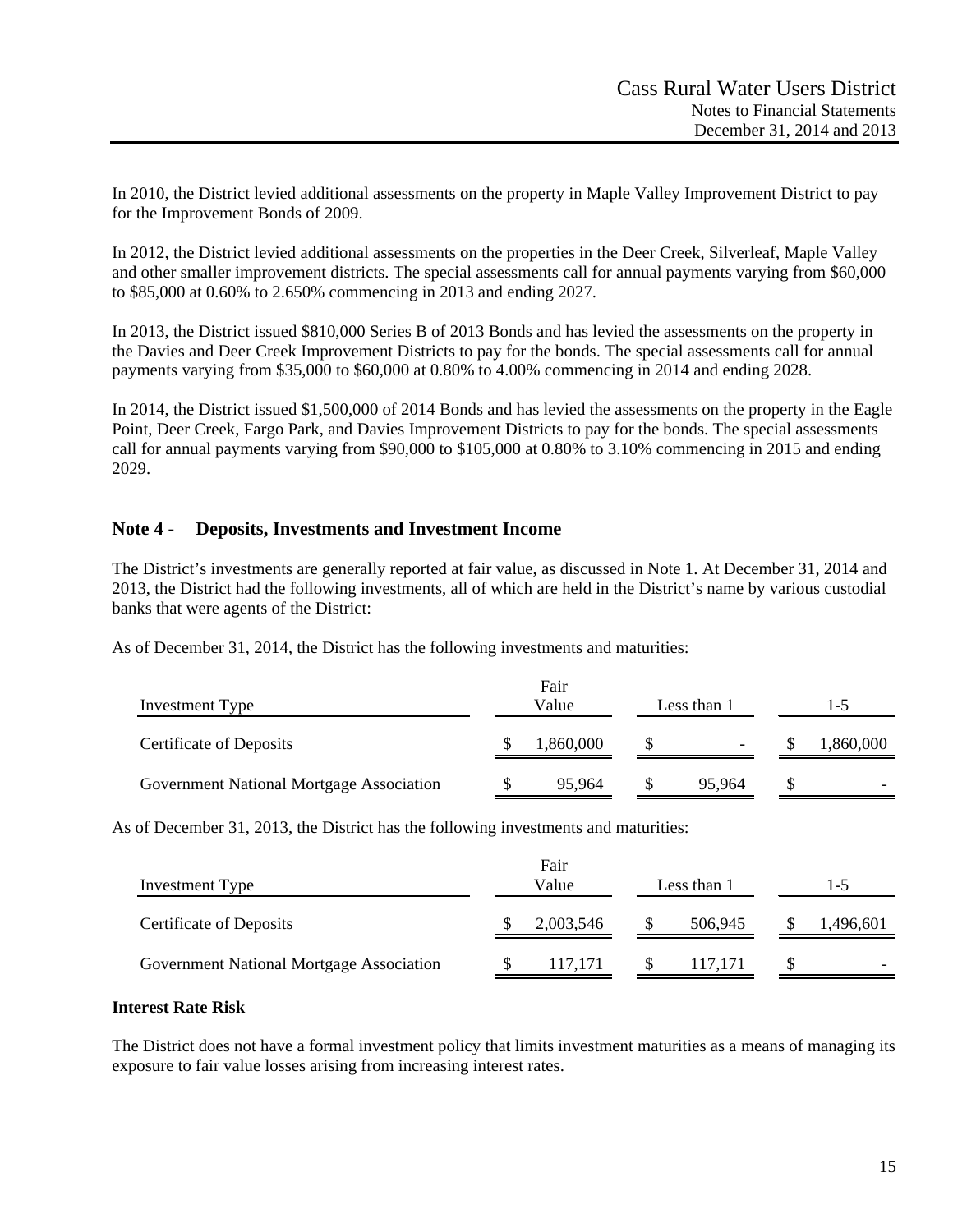# **Credit Risk**

Credit risk is the risk that an issuer or other counterparty to an investment will not fulfill its obligations. The District does not have a formal policy to limit exposure to credit risk. The asset back securities noted above are not rated.

### **Concentration of Credit Risk**

The District does not have a formal investment policy that limits the total amount of securities that can be held with any one company or government agency.

#### **Custodial Credit Risk**

Custodial credit risk is the risk that in the event of a bank failure, the District's deposits may not be returned to it. The District does not have a formal policy to limit exposure to custodial credit risk.

# **Pledged Collateral**

In accordance with North Dakota Century Code, the District maintains deposits at those depository banks and brokerages authorized by the Board of Directors, all of which are covered by Federal Depository Insurance or Securities Investor Protection. Century Code requires that all of the District's deposits be protected by insurance, collateral or surety bond. The market value of the collateral pledged must be equal to or greater than 110% of the deposits not covered by insurance or bonds. At December 31, 2014 all deposits were insured or collateralized by securities held by the District's agent in the District's name.

The carrying amount of deposits and investments shown above is in the District's balance sheet as follows:

|                                                  | 2014            |     | 2013      |
|--------------------------------------------------|-----------------|-----|-----------|
| <b>Carrying Amount</b>                           |                 |     |           |
| Deposits in bank                                 | \$<br>4,459,919 | \$  | 3,539,866 |
| Certificates of deposit                          | 1,860,000       |     | 1,988,552 |
| <b>Investments</b>                               | 95,964          |     | 174,679   |
|                                                  |                 |     |           |
|                                                  | 6,415,883       | S   | 5,703,097 |
|                                                  |                 |     |           |
| Included in the following balance sheet captions |                 |     |           |
| Cash and cash equivalents                        | \$<br>3,194,845 | \$. | 2,785,733 |
| Cash and cash equivalents - restricted           | 5,265           |     | 278       |
| Temporary cash investments                       | 260,689         |     | 129,544   |
| Special funds                                    | 2,955,084       |     | 2,787,542 |
|                                                  |                 |     |           |
|                                                  | 6,415,883       |     | 5,703,097 |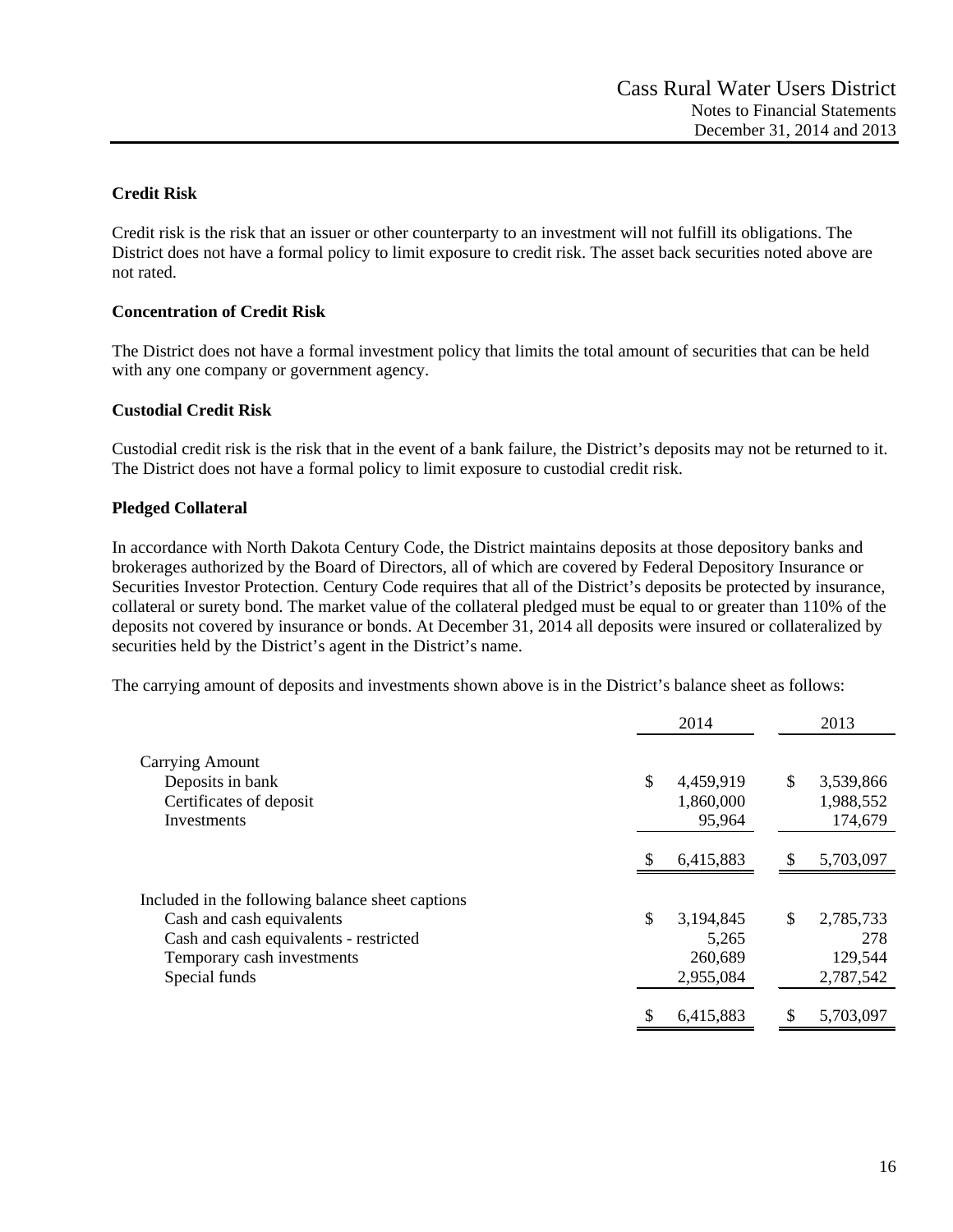# **Note 5 - Water Plant And Depreciation**

As of December 31, 2014:

|                                                                      | <b>Balance</b><br>1/1/14 | <b>Additions</b> | Retirements    | <b>Balance</b><br>12/31/14 |
|----------------------------------------------------------------------|--------------------------|------------------|----------------|----------------------------|
| <b>Classified Water Plant in Service</b><br>Construction in progress | 249,990<br>-\$           | \$<br>1,924,033  | 1,054,143<br>S | \$<br>1,119,880            |
| Intangible plant                                                     |                          |                  |                |                            |
| Organization                                                         | 3,191                    |                  |                | 3,191                      |
| Franchises and consents                                              | 316                      |                  |                | 316                        |
|                                                                      | 3,507                    |                  |                | 3,507                      |
| Distribution plant                                                   |                          |                  |                |                            |
| Land and land rights                                                 | 395,436                  |                  |                | 395,436                    |
| Collecting and impounding reservoirs                                 | 3,744,354                |                  |                | 3,744,354                  |
| Wells                                                                | 817,751                  |                  |                | 817,751                    |
| Electric pumping equipment                                           | 874,943                  |                  |                | 874,943                    |
| Water treatment equipment                                            | 879,725                  |                  |                | 879,725                    |
| Transmission and distribution mains                                  | 23,685,202               | 1,034,328        |                | 24,719,530                 |
| Transmission mains - Ethanol pipe                                    | 5,233,269                |                  |                | 5,233,269                  |
| Service leads                                                        | 21,169                   |                  |                | 21,169                     |
| Services                                                             | 45                       |                  |                | 45                         |
| <b>Meters</b>                                                        | 984,299                  | 85,179           |                | 1,069,478                  |
|                                                                      | 36,636,193               | 1,119,507        |                | 37,755,700                 |
| General plant                                                        |                          |                  |                |                            |
| Structures and improvements                                          | 237,462                  |                  |                | 237,462                    |
| Office furniture and equipment                                       | 224.413                  | 7,152            |                | 231,565                    |
| Transportation equipment                                             | 309,179                  | 32,128           | 51,950         | 289,357                    |
| Tools, shop and garage equipment                                     | 313,119                  | 25,817           |                | 338,936                    |
| Other equipment - reservoir monitors                                 | 770,044                  | 53,303           |                | 823,347                    |
|                                                                      | 1,854,217                | 118,400          | 51,950         | 1,920,667                  |
| Total water plant                                                    | 38,743,907               | 3,161,940<br>\$  | 1,106,093      | 40,799,754                 |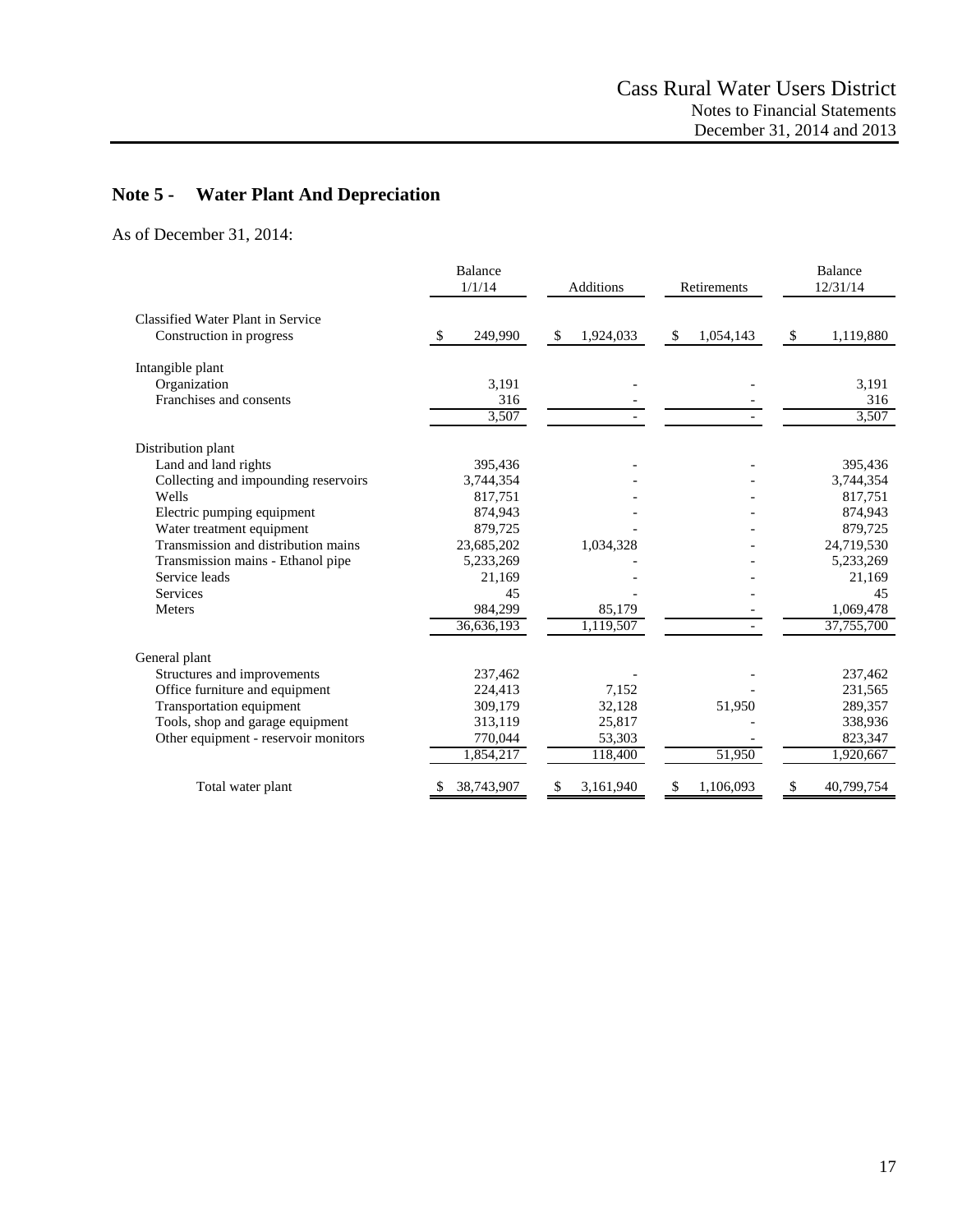#### Accumulated depreciation as of December 31, 2014:

|                                      | Depreciation<br>Rates in % | <b>Balance</b><br>1/01/14 | Retirements<br>Accruals |              | Balance<br>12/31/14 |  |
|--------------------------------------|----------------------------|---------------------------|-------------------------|--------------|---------------------|--|
| <b>Distribution Plant</b>            |                            |                           |                         |              |                     |  |
| Collecting and impounding reservoirs | 2.0                        | \$<br>1,492,305           | \$<br>74,887            | \$           | \$<br>1,567,192     |  |
| Wells                                | 2.0                        | 262,001                   | 16,355                  |              | 278,356             |  |
| Electric pumping equipment           | 5.0                        | 874,943                   | 35,189                  |              | 910,132             |  |
| Water treatment equipment            | 5.0                        | 848,019                   | 236,852                 |              | 1,084,871           |  |
| Transmission                         | 1.0                        | 3,802,973                 | 104,665                 |              | 3,907,638           |  |
| Meters                               | 4.0                        | 479,805                   | 39,372                  |              | 519,177             |  |
| Service Leads                        | 1.0                        | 10,585                    | 4,234                   |              | 14,819              |  |
| Totals - distribution mains          |                            | 7,770,631                 | 511,554                 |              | 8,282,185           |  |
| General Plant                        |                            |                           |                         |              |                     |  |
| Structures and improvements          | 2.0                        | 94,356                    | 4,749                   |              | 99,105              |  |
| Office furniture and equipment       | $10.0 - 15.0$              | 167,833                   | 33,662                  |              | 201,495             |  |
| Transportation equipment             | 33.3                       | 262,014                   | 43,039                  | 51,950       | 253,103             |  |
| Tools, shop and garage equipment     | 15.0                       | 241,905                   | 46,968                  |              | 288,873             |  |
| Reservoir monitors                   | 10.0                       | 218,400                   | 77,004                  |              | 295,404             |  |
| Totals - general plant               |                            | 984,508                   | 205,422                 | 51,950       | 1,137,980           |  |
| Totals - all plant                   |                            | 8,755,139<br>\$           | \$<br>716,976           | 51,950<br>\$ | 9,420,165<br>\$     |  |

During 2007, the District entered into an agreement with Tharaldson Ethanol Plant I, LLC to design and construct an ethanol plant in the Casselton Township. The total cost of the project was \$15,656,652, and was completed during 2009. The project was financed by the District through a note from the North Dakota Public Finance Authority. Upon completion of the construction project, ownership of \$10,423,383 of plant was transferred to the City of Fargo who is responsible for operation and maintenance of plant. Because the Districts retains the right to supply treated wastewater and treat the wastewater return flow for the next 20 years, that amount has been recorded as an intangible asset and is being amortized over the life of the agreement. The District will own, operate, and maintain the remaining \$5,233,269.

The City of Fargo is responsible for the repayment of \$1,703,088 of a note acquired for construction. The remaining balance is the responsibility of Tharaldson Ethanol Plant I, LLC (Tharaldson). As security for Tharaldson's debt service obligations, the District required personal guarantee of Gary Tharaldson and also Tharaldson Hotels for the bonding and required one year's bond payment (Upfront Deposit) to be held by a mutually agreed-upon third party. Until the bonds are retired, Tharaldson will pay its bond payment amount, plus an additional 20% which the District will place in a reserve fund. Interest earned on the reserve fund will be held for Tharaldson's debt service payment schedule.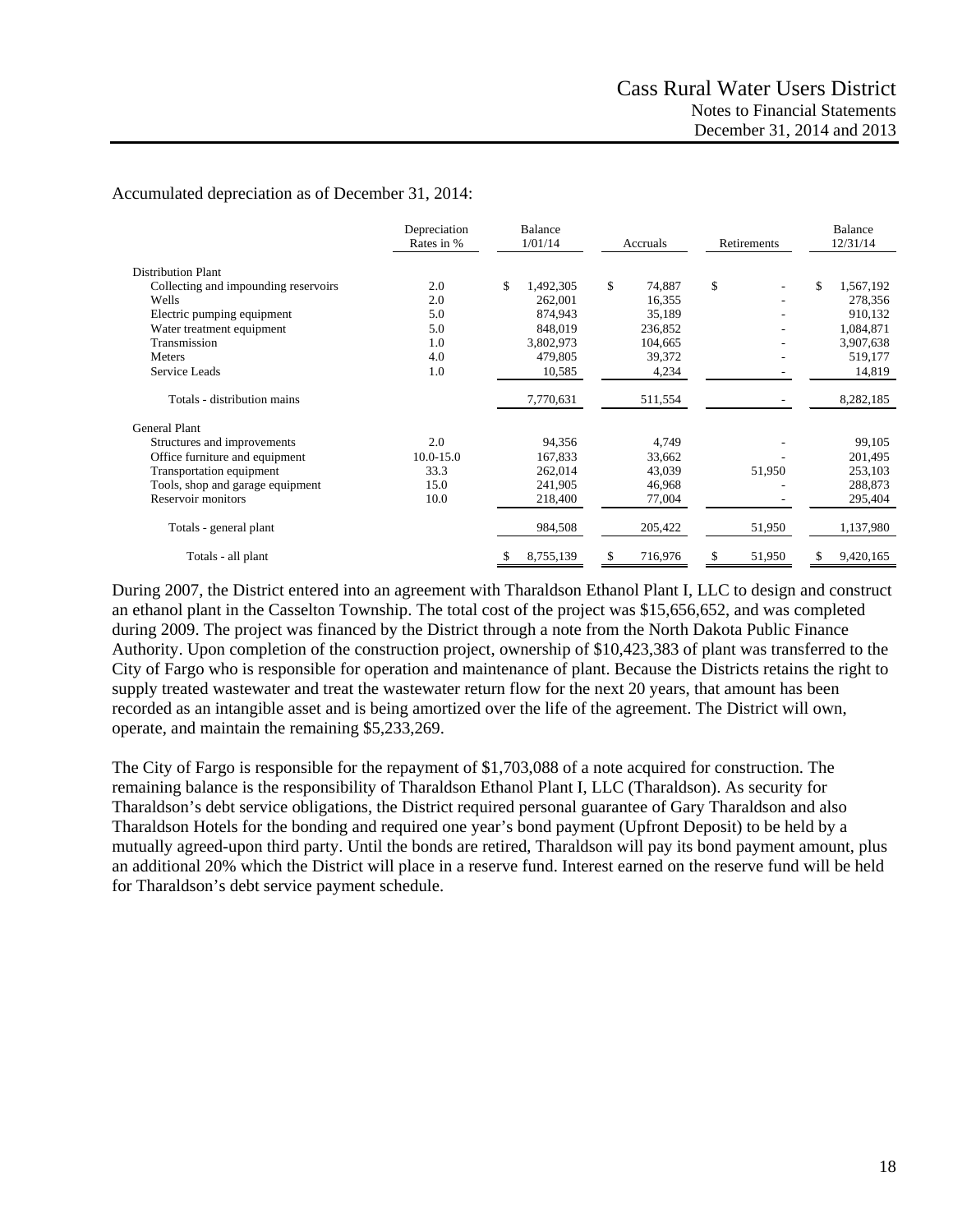# As of December 31, 2013:

|                                      | <b>Balance</b><br>1/1/13 | Additions     | Retirements | <b>Balance</b><br>12/31/13 |
|--------------------------------------|--------------------------|---------------|-------------|----------------------------|
| Classified Water Plant in Service    |                          |               |             |                            |
| Construction in progress             | 7,971<br>S               | \$<br>249,990 | 7,971<br>\$ | \$<br>249,990              |
| Intangible plant                     |                          |               |             |                            |
| Organization                         | 3,191                    |               |             | 3,191                      |
| Franchises and consents              | 316                      |               |             | 316                        |
|                                      | 3,507                    |               |             | 3,507                      |
| Distribution plant                   |                          |               |             |                            |
| Land and land rights                 | 395,436                  |               |             | 395,436                    |
| Collecting and impounding reservoirs | 3,724,251                | 20,103        |             | 3,744,354                  |
| Wells                                | 796,566                  | 21,185        |             | 817,751                    |
| Electric pumping equipment           | 874,943                  |               |             | 874,943                    |
| Water treatment equipment            | 879,725                  |               |             | 879,725                    |
| Transmission and distribution mains  | 21,435,718               | 2,249,484     |             | 23,685,202                 |
| Transmission mains - Ethanol pipe    | 5,233,269                |               |             | 5,233,269                  |
| Service leads                        | 21,169                   |               |             | 21,169                     |
| Services                             | 45                       |               |             | 45                         |
| <b>Meters</b>                        | 824,104                  | 160,195       |             | 984,299                    |
|                                      | 34, 185, 226             | 2,450,967     |             | 36,636,193                 |
| General plant                        |                          |               |             |                            |
| Structures and improvements          | 237,462                  |               |             | 237,462                    |
| Office furniture and equipment       | 207,862                  | 16,551        |             | 224,413                    |
| Transportation equipment             | 248,226                  | 60,953        |             | 309,179                    |
| Tools, shop and garage equipment     | 290,281                  | 22,838        |             | 313,119                    |
| Other equipment - reservoir monitors | 728,003                  | 42,041        |             | 770,044                    |
|                                      | 1,711,834                | 142,383       |             | 1,854,217                  |
| Total water plant                    | 35,908,538               | 2,843,340     | 7,971<br>\$ | 38,743,907                 |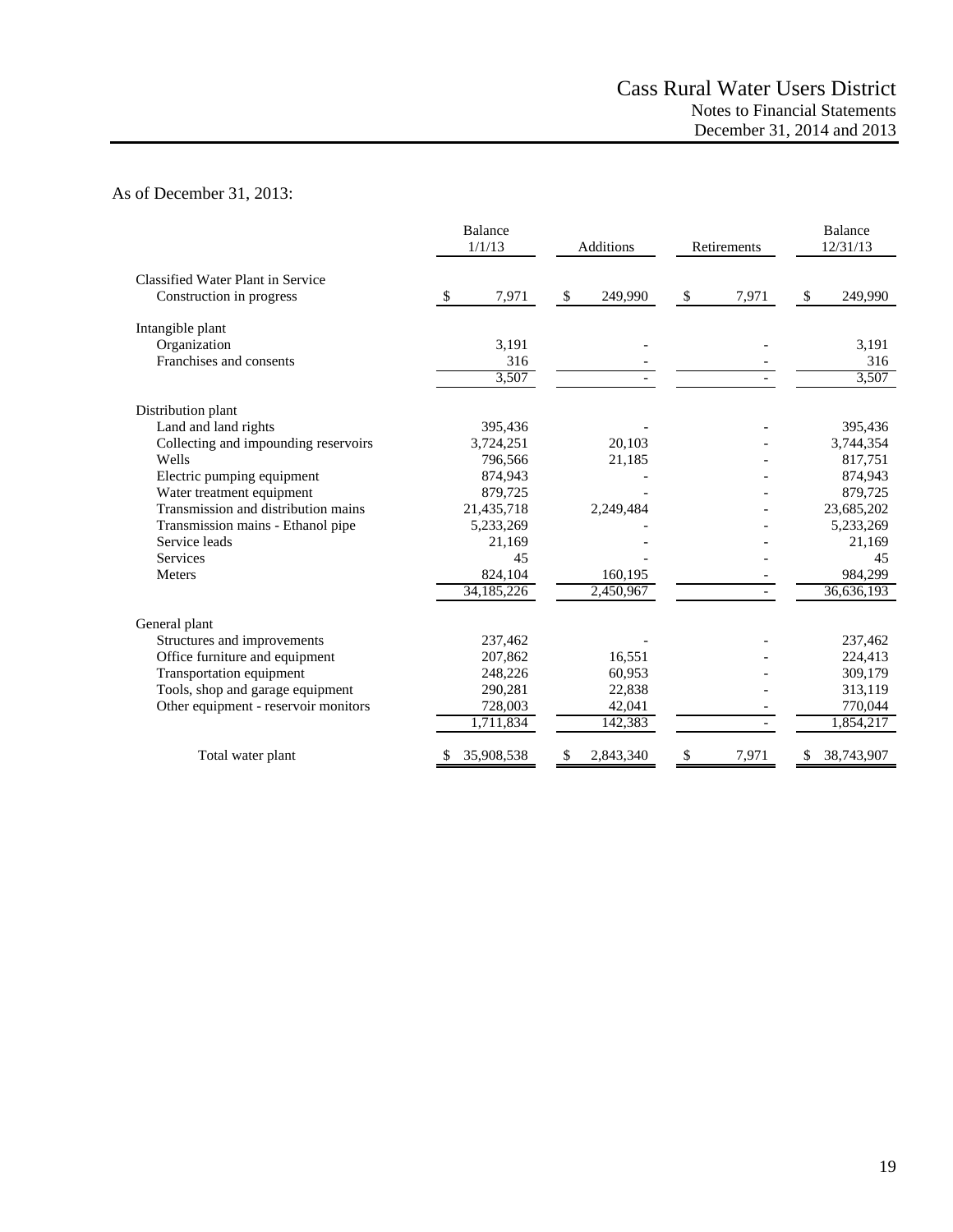# Accumulated depreciation as of December 31, 2013:

|                                      | Depreciation<br>Rates in % | Balance<br>01/01/13 | Accruals     | Retirements | <b>Balance</b><br>12/31/13 |  |
|--------------------------------------|----------------------------|---------------------|--------------|-------------|----------------------------|--|
| <b>Distribution Plant</b>            |                            |                     |              |             |                            |  |
| Collecting and impounding reservoirs | 2.0                        | \$<br>1,417,820     | \$<br>74,485 | \$          | \$<br>1,492,305            |  |
| Wells                                | 2.0                        | 246,070             | 15,931       |             | 262,001                    |  |
| Electric pumping equipment           | 5.0                        | 874,943             |              |             | 874,943                    |  |
| Water treatment equipment            | 5.0                        | 812,830             | 35,189       |             | 848,019                    |  |
| Transmission                         | 1.0                        | 3,483,951           | 319,022      |             | 3,802,973                  |  |
| <b>Meters</b>                        | 4.0                        | 446,841             | 32,964       |             | 479,805                    |  |
| Service Leads                        | 1.0                        | 6,351               | 4,234        |             | 10,585                     |  |
| Totals - distribution mains          |                            | 7,288,806           | 481,825      |             | 7,770,631                  |  |
| <b>General Plant</b>                 |                            |                     |              |             |                            |  |
| Structures and improvements          | 2.0                        | 89,606              | 4,750        |             | 94,356                     |  |
| Office furniture and equipment       | $10.0 - 15.0$              | 152,544             | 15,289       |             | 167,833                    |  |
| Transportation equipment             | 33.3                       | 225,508             | 36,506       |             | 262,014                    |  |
| Tools, shop and garage equipment     | 15.0                       | 200,317             | 41,588       |             | 241,905                    |  |
| Reservoir monitors                   | 10.0                       | 145,600             | 72,800       |             | 218,400                    |  |
| Totals - general plant               |                            | 813,575             | 170,933      |             | 984,508                    |  |
| Totals - all plant                   |                            | 8,102,381<br>\$     | 652,758<br>S | \$          | 8,755,139<br>\$            |  |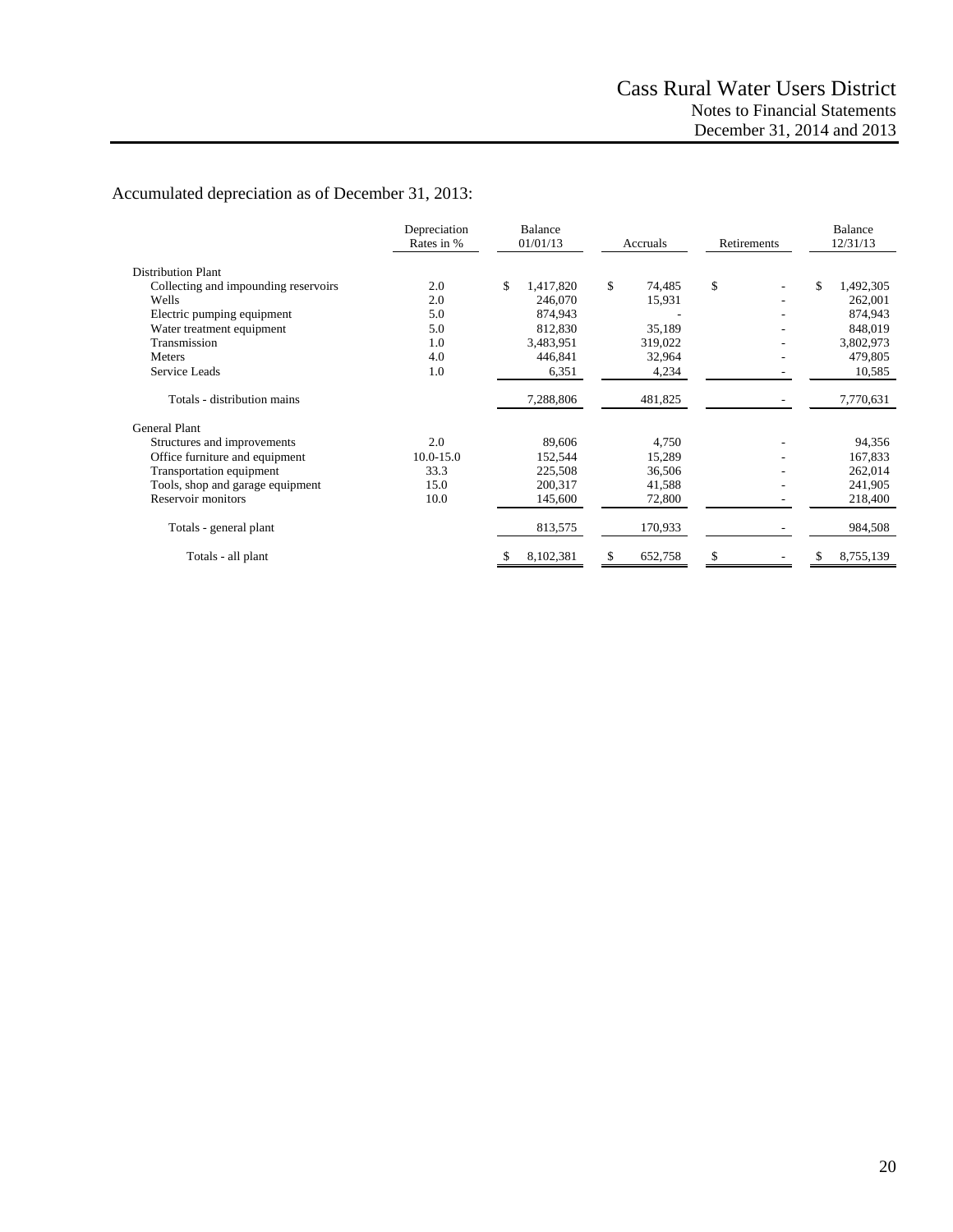# **Note 6 - Long-Term Debt**

|                                                  | Balance<br>January 1,<br>2014 | Additions                 | Payments        | <b>Balance</b><br>December 31,<br>2014 | Due within<br>One Year |
|--------------------------------------------------|-------------------------------|---------------------------|-----------------|----------------------------------------|------------------------|
| <b>Bank of North Dakota</b>                      | \$<br>264,898                 | $\boldsymbol{\mathsf{S}}$ | \$<br>42,283    | \$<br>222,615                          | \$<br>42,818           |
| <b>Rural Utilities Service</b>                   | 1,667,409                     |                           | 35,925          | 1,631,484                              | 36,959                 |
| <b>State Revolving Fund</b>                      | 1,190,000                     |                           | 85,000          | 1,105,000                              | 90,000                 |
| Bond Issue 2006                                  | 189,000                       |                           | 20,000          | 169,000                                | 20,000                 |
| Radcliffe Revocable Trust<br>North Dakota Public | 101,864                       |                           | 7,120           | 94,744                                 | 7,486                  |
| <b>Finance Authority</b><br>North Dakota Public  | 13,315,651                    |                           | 690,000         | 12,625,651                             | 715,000                |
| <b>Finance Authority</b>                         | 1,070,001                     |                           | 55,001          | 1,015,000                              | 55,000                 |
| Bond Issue 2008                                  | 450,000                       |                           | 35,000          | 415,000                                | 40,000                 |
| <b>Bremer Bond Issue</b>                         | 1,006,008                     |                           | 25,021          | 980,987                                | 25,907                 |
| Bond Issue 2009                                  | 205,000                       |                           | 15,000          | 190,000                                | 15,000                 |
| Bond Issue 2010                                  | 390,000                       |                           | 70,000          | 320,000                                | 65,000                 |
| <b>Tharaldson Ethanol Escrow</b>                 | 786,112                       |                           | 1,964           | 784,148                                |                        |
| <b>Starion Bond Series A</b>                     | 990,000                       |                           | 85,000          | 905,000                                | 85,000                 |
| <b>Starion Bond Series B</b>                     | 810,000                       |                           | 35,000          | 775,000                                | 50,000                 |
| <b>Starion Bond Series 2014</b>                  |                               | 1,500,000                 |                 | 1,500,000                              | 90,000                 |
|                                                  | 22,435,943                    | $\sqrt{3}$<br>1,500,000   | \$<br>1,202,314 | 22,733,629<br>\$                       | \$<br>1,338,170        |
|                                                  | Balance                       |                           |                 | <b>Balance</b>                         |                        |
|                                                  | January 1,                    |                           |                 | December 31,                           | Due within             |
|                                                  | 2013                          | <b>Additions</b>          | Payments        | 2013                                   | One Year               |
| <b>Bank of North Dakota</b>                      | \$<br>305,690                 | \$                        | \$<br>40,792    | \$<br>264,898                          | \$<br>41,979           |
| <b>Rural Utilities Service</b>                   | 1,701,543                     |                           | 34,134          | 1,667,409                              | 36,117                 |
| <b>State Revolving Fund</b>                      | 1,275,000                     |                           | 85,000          | 1,190,000                              | 95,000                 |
| Bond Issue 2006                                  | 208,000                       |                           | 19,000          | 189,000                                | 20,000                 |
| Radcliffe Revocable Trust<br>North Dakota Public | 108,637                       |                           | 6,773           | 101,864                                | 7,120                  |
| <b>Finance Authority</b><br>North Dakota Public  | 13,980,651                    |                           | 665,000         | 13,315,651                             | 690,000                |
| Finance Authority                                | 1,120,000                     |                           | 49,999          | 1,070,001                              | 55,000                 |
| Bond Issue 2008                                  | 485,000                       |                           | 35,000          | 450,000                                | 35,000                 |
| <b>Bremer Bond Issue</b>                         | 1,029,806                     |                           | 23,798          | 1,006,008                              | 24,320                 |
| Bond Issue 2009                                  | 220,000                       |                           | 15,000          | 205,000                                | 15,000                 |
| Bond Issue 2010                                  | 460,000                       |                           | 70,000          | 390,000                                | 70,000                 |
| <b>Tharaldson Ethanol Escrow</b>                 | 788,080                       |                           | 1,968           | 786,112                                |                        |
| <b>Starion Bond Series A</b>                     |                               | 1,050,000                 | 60,000          | 990,000                                | 85,000                 |
| <b>Starion Bond Series B</b>                     |                               | 810,000                   |                 | 810,000                                | 35,000                 |
|                                                  | \$<br>21,682,407              | \$<br>1,860,000           | \$<br>1,046,464 | \$<br>22,435,943                       | \$<br>1,209,536        |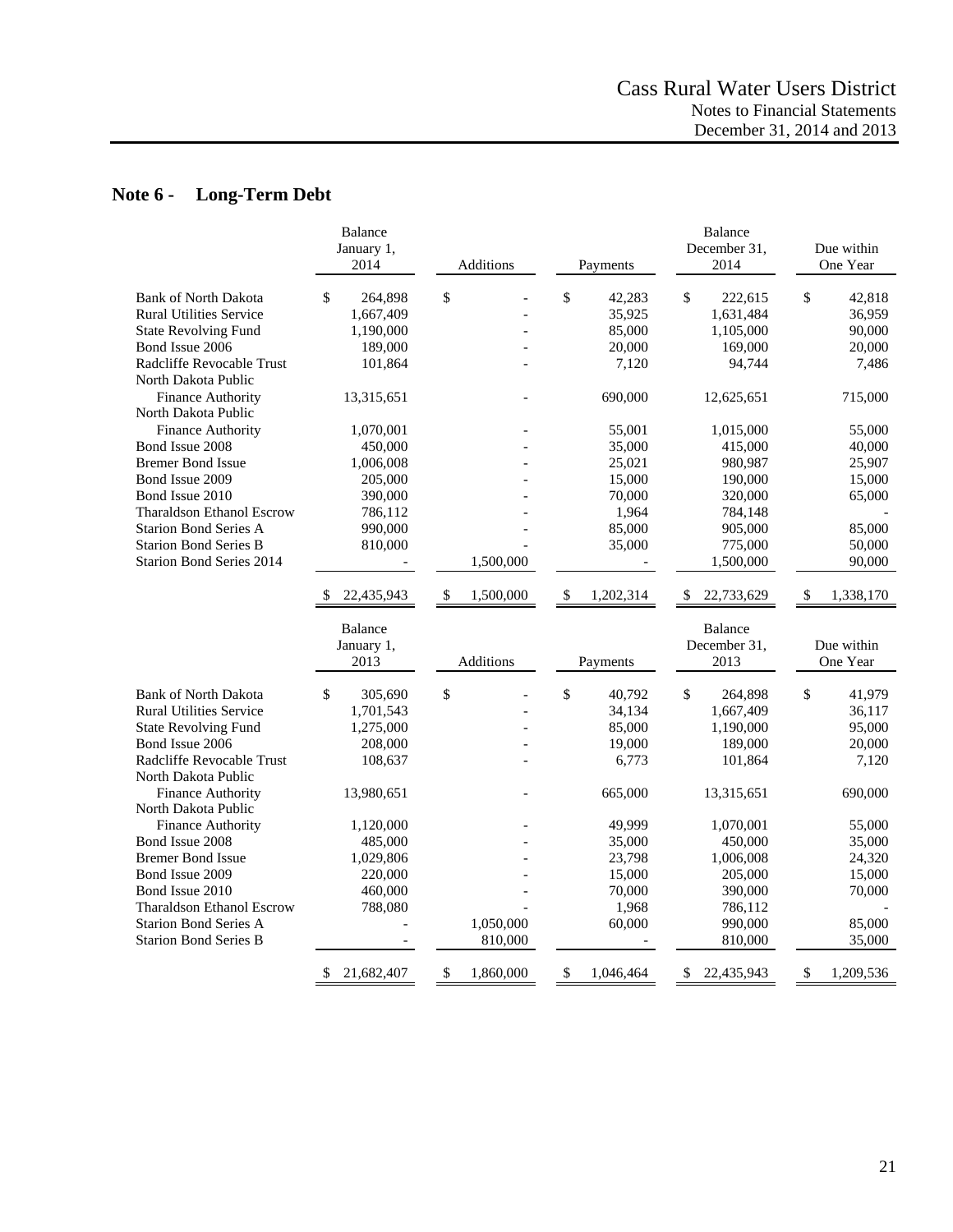Maturity dates and interest rates are as follows:

| Rate<br>Date<br><b>Bank of North Dakota</b><br>2019<br>2.00% | Maturity | Interest |
|--------------------------------------------------------------|----------|----------|
|                                                              |          |          |
|                                                              |          |          |
|                                                              |          |          |
| <b>Rural Utilities Service</b><br>2038<br>5.125%             |          |          |
| <b>State Revolving Fund</b><br>2029<br>2.50%                 |          |          |
| Bond Issue 2004<br>2019<br>$3.30 - 4.40\%$                   |          |          |
| 2023<br>5.20%<br>Bond Issue 2006                             |          |          |
| Radcliffe Revocable Trust<br>2024<br>5.02%                   |          |          |
| 2028<br>3.50%<br>North Dakota Public Finance Authority       |          |          |
| 2029<br>2.50%<br>North Dakota Public Finance Authority       |          |          |
| 2011<br>Series 2008 Revenue Bond<br>4.75%                    |          |          |
| 2023<br>$4.25 - 5.00\%$<br>Bond Issue 2008                   |          |          |
| <b>Bremer Bond Issue</b><br>2034<br>6.25%                    |          |          |
| 2024<br>$2.6 - 4.5$<br>Bond Issue 2009                       |          |          |
| 2019<br>$1.10 - 3.35\%$<br>Bond Issue 2010                   |          |          |
| <b>Tharaldson Ethanol Escrow</b><br>2028                     |          |          |
| 2027<br><b>Starion Bond Series A</b><br>$0.60 - 2.65\%$      |          |          |
| <b>Starion Bond Series B</b><br>2028<br>$0.80 - 4.00\%$      |          |          |
| 2029<br>$0.80 - 3.10\%$<br><b>Starion Bond Series 2014</b>   |          |          |

All assets are pledged as security for these debts. The Bank of North Dakota and Radcliffe Revocable Trust notes require annual payments of principal and interest and the North Dakota Public Finance Authority notes require annual payments of principal and semi-annual payments of interest.

During 2013, the District issued \$1,050,000 of Series A 2013 Bonds. The agreement requires semi-annual payments, including interest, at an interest rate from 0.60% to 2.65%. Payments commence in May 2013 through May 2027.

During 2013, the District issued \$810,000 of Series B 2013 Bonds. The agreement requires semi-annual payments, including interest, at an interest rate from 0.80% to 4.00%. Payments commence in May 2014 through May 2028.

During 2014, the District issued \$1,500,000 of Series 2014 Bonds. The agreement requires semi-annual payments, including interest, at an interest rate from 0.80% to 3.10%. Payments commence in May 2015 through May 2029.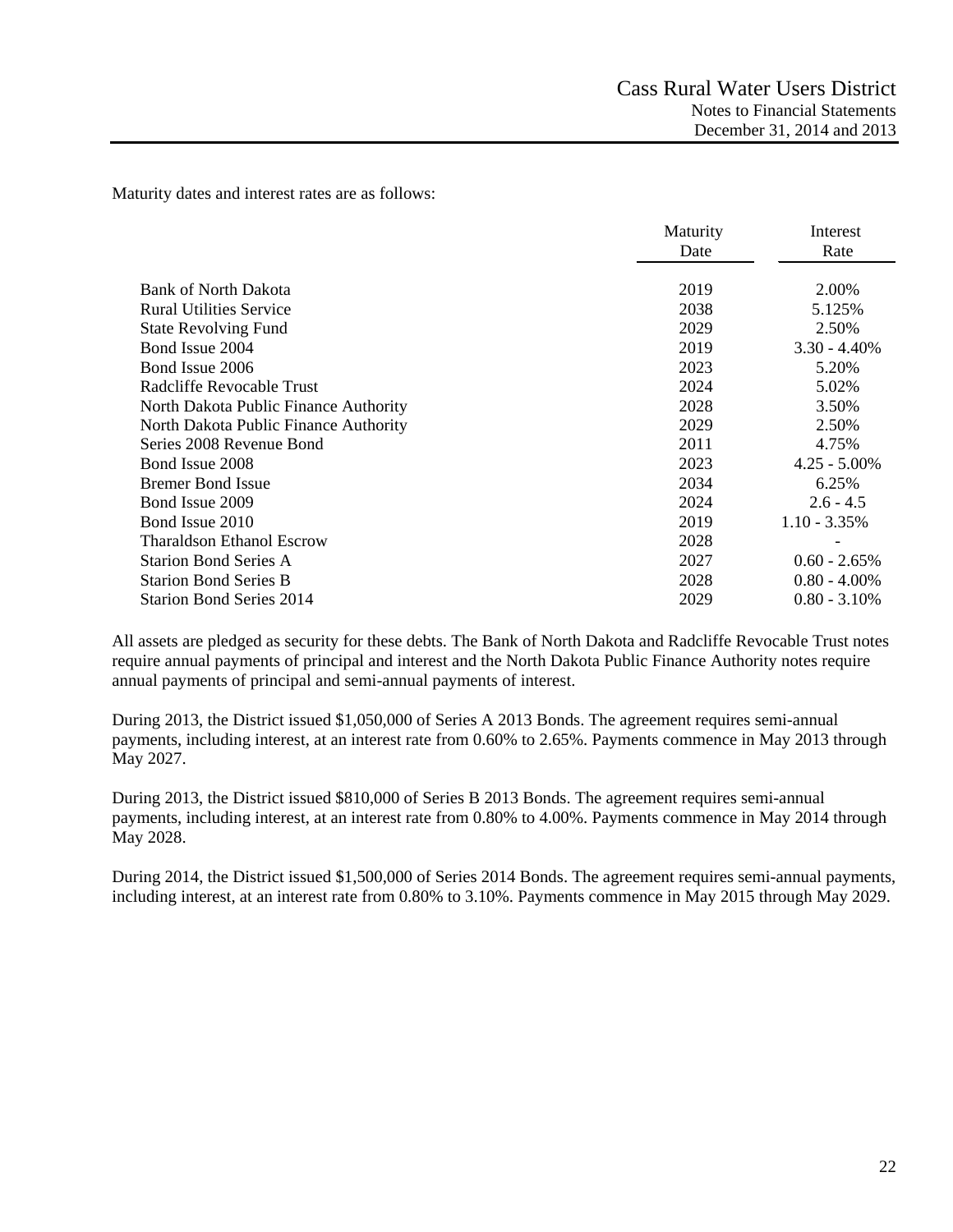Minimum principal and interest payments required are estimated as follows:

| Year ending December 31: | Principal        |    | Interest  |  |
|--------------------------|------------------|----|-----------|--|
| 2015                     | \$<br>1,338,170  | \$ | 827,277   |  |
| 2016                     | 1,373,865        |    | 785,789   |  |
| 2017                     | 1,400,148        |    | 739,193   |  |
| 2018                     | 1,446,529        |    | 690,229   |  |
| 2019                     | 1,481,976        |    | 639,097   |  |
| $2020 - 2024$            | 7,415,324        |    | 2,387,466 |  |
| $2025 - 2029$            | 7,104,384        |    | 955,804   |  |
| $2030 - 2034$            | 796,249          |    | 216,680   |  |
| $2035 - 2038$            | 376,984          |    | 36,285    |  |
|                          |                  |    |           |  |
|                          | \$<br>22,733,629 | \$ | 7,277,820 |  |

#### **Note 7 - Lease Agreement**

The District entered into a lease agreement with the City of Casselton to permit the District to utilize a portion of the storage capacity in the City of Casselton water tower. Under the agreement, the District is liable for 24% of the total shared cost which equates to the Districts portion of storage capacity. The agreement will remain in effect for an initial term of 25 years and shall be automatically extended for successive terms of 5 years each unless either entity provides a minimum of 2 years advance written notice of intent to discontinue agreement. In the event the City of Casselton chooses to discontinue this agreement or any extension thereof, the City of Casselton shall remit to the District the initial project cost assumed by the District less accumulated depreciation which shall be calculated using the straight line method with a useful life of 80 years.

Future minimum lease payments are as follows:

| 2015        | \$<br>17,964  |
|-------------|---------------|
| 2016        | 17,973        |
| 2017        | 17,973        |
| 2018        | 17,964        |
| 2019        | 17,946        |
| 2020 - 2023 | 71,582        |
|             |               |
|             | \$<br>161,402 |

The operation and maintenance cost for the water tower shall be the responsibility of the City of Casselton, except that the District shall be liable to the City of Casselton for a portion of said costs of operating and maintenance, as determined on a monthly gallon usage basis attributable to the District. The initial charge to cover these costs shall be \$.20 per 1,000 gallons. The District is expensing these costs as purchased water. Expense for December 31, 2014 and 2013 was \$41,710 and \$95,391, respectively.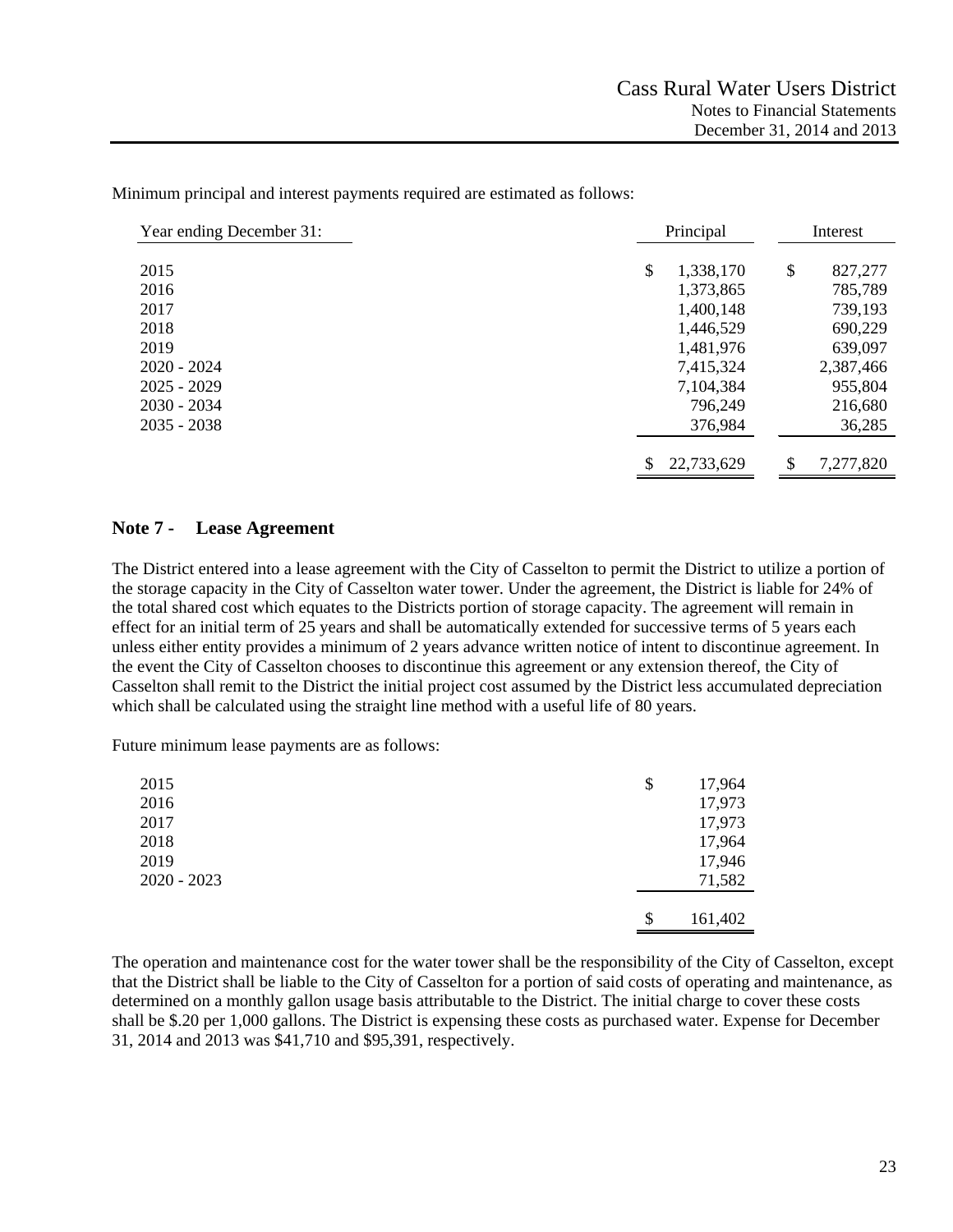# **Note 8 - Pension Plan**

Retirement benefits for substantially all employees are provided through participation in a Simplified Employee Pension Individual Retirement Account. The pension plan is a defined contribution plan to which the employer contributes a variable percentage of employees' gross salaries. The monies are deposited in an Individual Retirement Custodial Account in the name of the employee. The employees may contribute to the plan an amount equal to the legal limitation. The District contributed \$23,798, \$22,079, and \$20,750 to the custodial accounts for the years ended December 31, 2014, 2013, and 2012, respectively.

# **Note 9 - Commitments**

# **Wholesale Water**

Under its wholesale water agreement, the District is committed to purchase water from the City of Fargo. The District must purchase at least 500,000 gallons of treated water per month at \$3.20 per thousand gallons of treated water. This agreement has expired as of December 31, 2011 and another agreement has not been completed as of December 31, 2014. Both parties are operating under the terms of the expired agreement until a new agreement is signed, as no significant changes are expected.

# **Franchise Fee Agreement**

The District entered into an agreement with the City of West Fargo on June 2005 in which the City of West Fargo purchased the rights and acquired a franchise to provide residential water services to the Westport Beach Additions located within the City of West Fargo city limits. In accordance with the agreement, the District agrees to release the Westport Beach Addition from its exclusive jurisdiction to the City of West Fargo as long as the City of West Fargo performs certain obligations, including installation of water meters at its own cost for each individual lot or user within the Westport Beach Addition, and payment of \$1,848 per meter installed to the District until the City of West Fargo has installed a meter for each individual lot within the Westport Beach Addition.

#### **Agreement with the City of Oxbow**

The District entered into an agreement with the City of Oxbow to provide billing and collection services for sewer services to the residents of the Bakke Subdivision and the Town of Hickson on a quarterly basis. Specific services to be provided by the District under this agreement included calculation, printing, and mailing of quarterly utility bills, receiving and processing payments from the citizens, account maintenance services such as name changes, adjustments, and address changes, and reasonable and necessary steps to collect amounts due from the citizens. The City of Oxbow agrees to a billing charge for the services provided. The initial cost to the City of Oxbow for the billing charge shall be \$.96 per bill.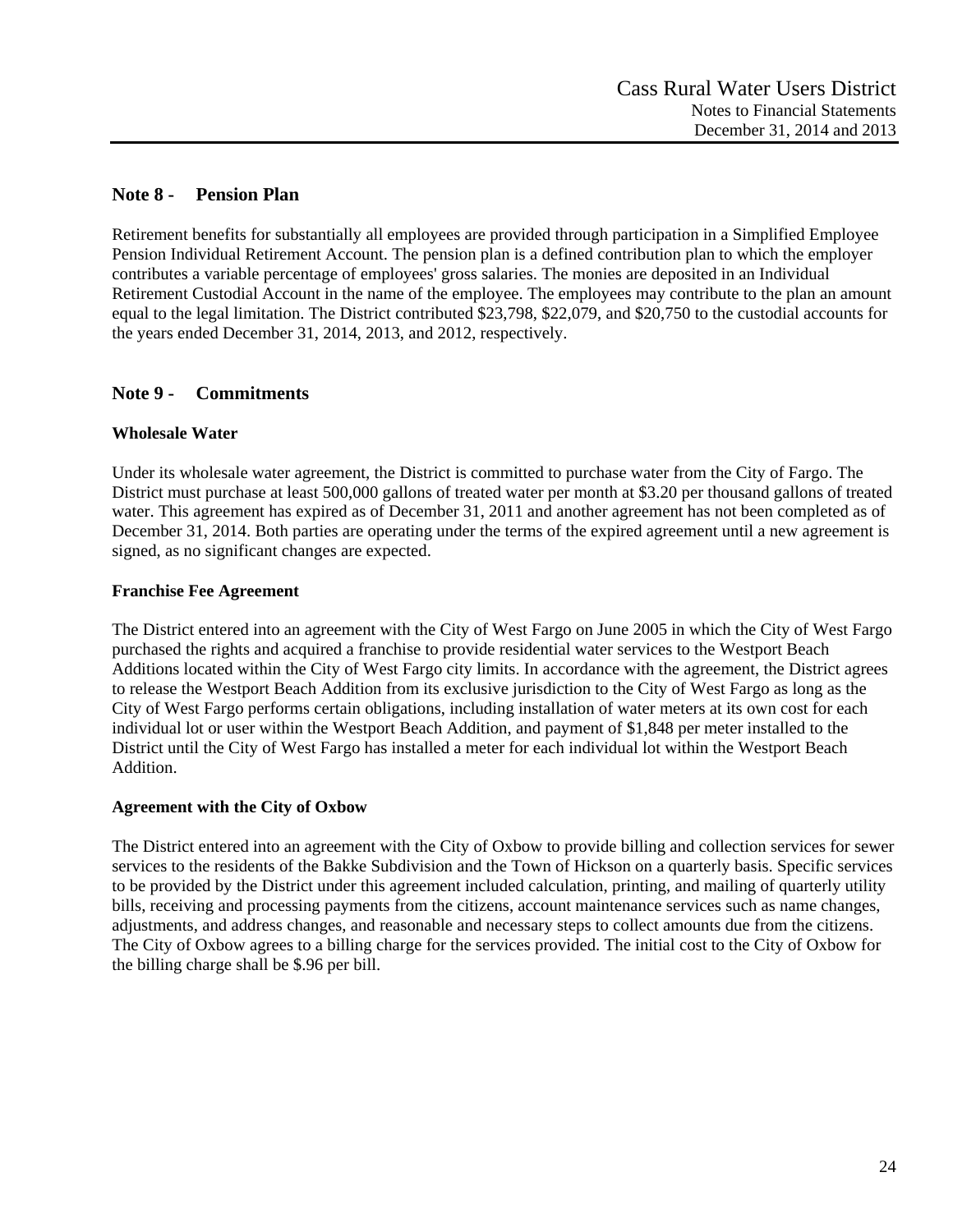

Supplementary Information December 31, 2014 and 2013 Cass Rural Water Users District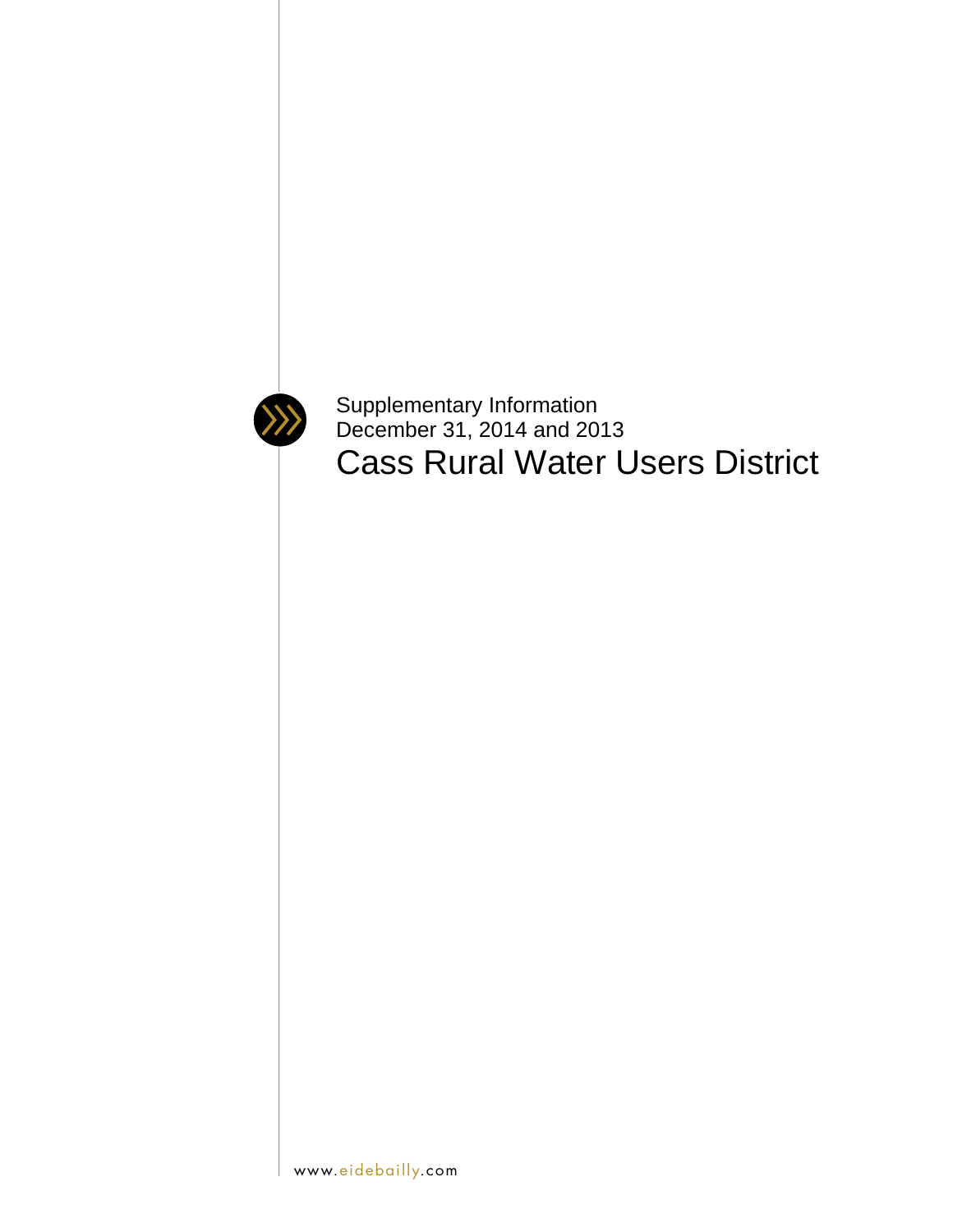| Name                | Position            |
|---------------------|---------------------|
| <b>Brad Koetz</b>   | Chairman            |
| Jon Zuther          | Vice Chairman       |
| Jeff Dahl           | Secretary/Treasurer |
| R. Gordon Blixt     | Director            |
| <b>Barry Bowman</b> | Director            |
| Keith Burley        | Director            |
| <b>Todd Ellison</b> | Director            |
| Ed Finger           | Director            |
| Mark Johnson        | Director            |
| Jerry Blomeke       | Manager             |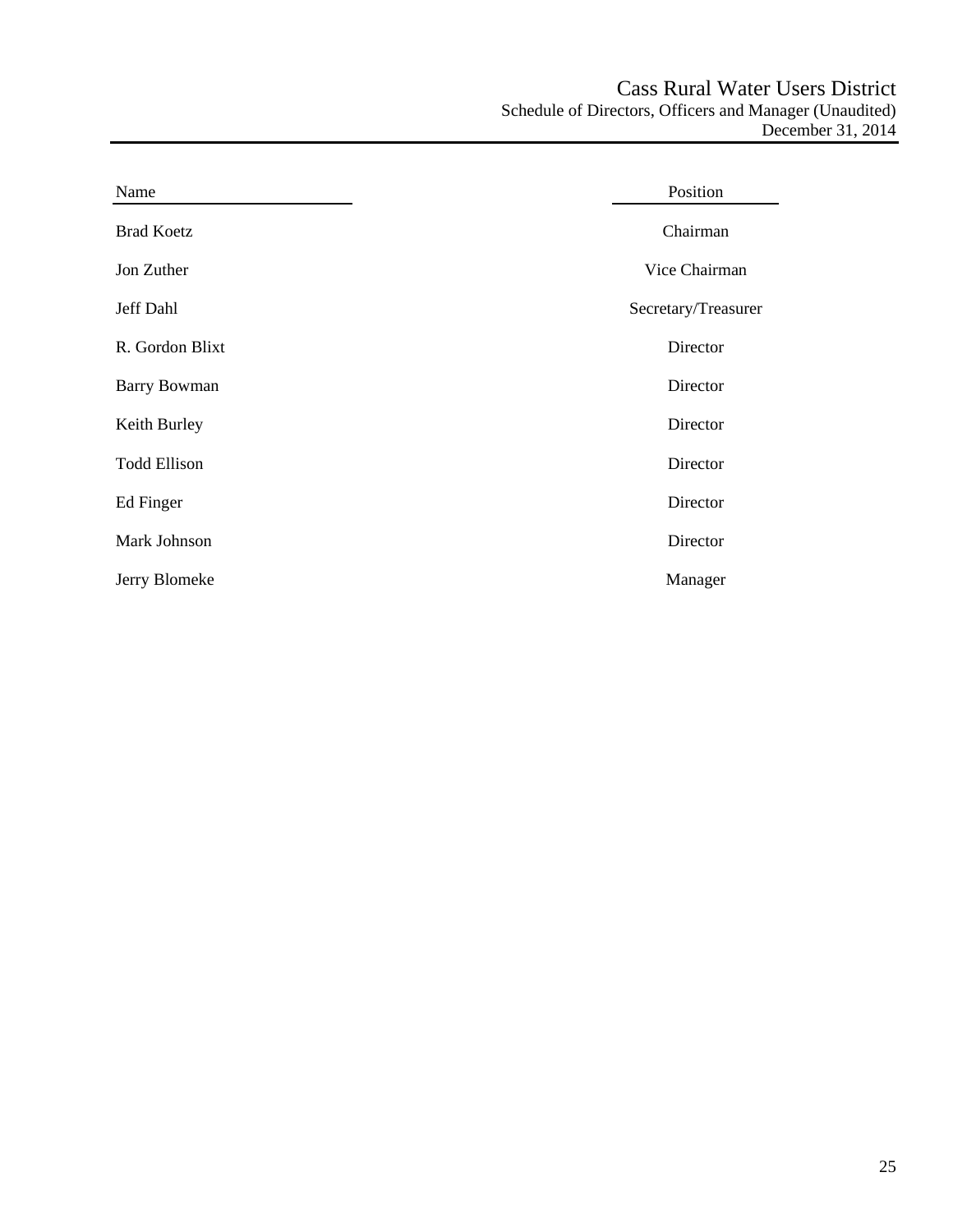# Cass Rural Water Users District Comparative Schedules of Operations Years Ended December 31, 2010 - 2014

|                               | 2010       |            | 2011              |         | 2012            |         | 2013              |              | 2014            |         |
|-------------------------------|------------|------------|-------------------|---------|-----------------|---------|-------------------|--------------|-----------------|---------|
|                               | Amount     | Percent    | Amount            | Percent | Amount          | Percent | Amount            | Percent      | Amount          | Percent |
| <b>Operating Revenue</b>      | 4,417,979  | 100.0 % \$ | 5,201,464         | 100.0 % | 5,795,153       | 100.0 % | 5,893,466         | 100.0 % \$   | 5,773,348       | 100.0 % |
| <b>Operating Expenses</b>     |            |            |                   |         |                 |         |                   |              |                 |         |
| Pumping                       | 179,354    | 4.1        | 191,118           | 3.7     | 203,983         | 3.5     | 224,438           | 3.8          | 230,763         | 4.0     |
| Water treatment and testing   | 114,006    | 2.6        | 120,400           | 2.3     | 121,675         | 2.1     | 136,737           | 2.3          | 126,987         | 2.2     |
| Transmission and distribution | 435,228    | 9.9        | 469,867           | 9.0     | 454,160         | 7.8     | 525,641           | 8.9          | 522,268         | 9.0     |
| Administrative and general    | 636,796    | 14.4       | 759,965           | 14.6    | 672,424         | 11.6    | 697,224           | 11.8         | 792,239         | 13.7    |
| Purchased water               | 1,108,542  | 25.1       | 1,228,588         | 23.6    | 1.424.307       | 24.6    | 1,403,557         | 23.8         | 1.374,665       | 23.8    |
| Depreciation and amortization | 1,004,805  | 22.7       | 1,104,796         | 21.2    | 1,189,095       | 20.5    | 1,173,927         | 19.9         | 1,238,145       | 21.4    |
| Taxes                         | 40,341     | 0.9        | 50,273            | 1.0     | 44,107          | 0.8     | 47,072            | 0.8          | 53,883          | 0.9     |
| Total operating expenses      | 3,519,072  | 79.7       | 3,925,007         | 75.4    | 4,109,751       | 70.9    | 4,208,596         | 71.3         | 4,338,950       | 75.0    |
| Utility Operating Income      | 898,907    | 20.3       | 1,276,457         | 24.6    | 1,685,402       | 29.1    | 1,684,870         | 28.7         | 1,434,398       | 25.0    |
| Other Income (Deductions)     |            |            |                   |         |                 |         |                   |              |                 |         |
| Investment income             | 74,910     | 1.7        | 86,207            | 1.7     | 137,217         | 2.4     | 104,254           | 1.8          | 30,568          | 0.5     |
| Interest special assessment   | 145,843    | 3.3        | 74,158            | 1.4     | 163,891         | 2.8     | 141,690           | 2.4          | 135,112         | 2.3     |
| Special assessment            | 108,999    | 2.5        |                   |         | 771,750         | 13.3    | 815,827           | 13.8         | 1,498,102       | 25.9    |
| Franchise fee payment         | 94,248     | 2.1        | 55,440            | 1.1     | 70.224          | 1.2     | 129,360           | 2.2          | 144,145         | 2.5     |
| Interest expense              | (896, 478) | (20.3)     | (891, 808)        | (17.1)  | (892, 320)      | (15.4)  | (871, 684)        | (14.8)       | (834, 197)      | (14.4)  |
| Other                         | 1,946,589  | 44.1       | 2,445,140         | 47.0    | 320,065         | 5.5     | 500               | 0.0          | 50,437          | 0.9     |
| Total other income            |            |            |                   |         |                 |         |                   |              |                 |         |
| (deductions)                  | 1,474,111  | 33.3       | 1,769,137         | 34.0    | 570,827         | 9.9     | 319,947           | 5.4          | 1,024,167       | 17.7    |
| Net Income                    | 2,373,018  | 53.6 %     | 3,045,594<br>- \$ | 58.6 %  | 2.256.229<br>-S | 39.0 %  | 2.004.817<br>- \$ | 34.1<br>$\%$ | 2,458,565<br>-S | 42.7 %  |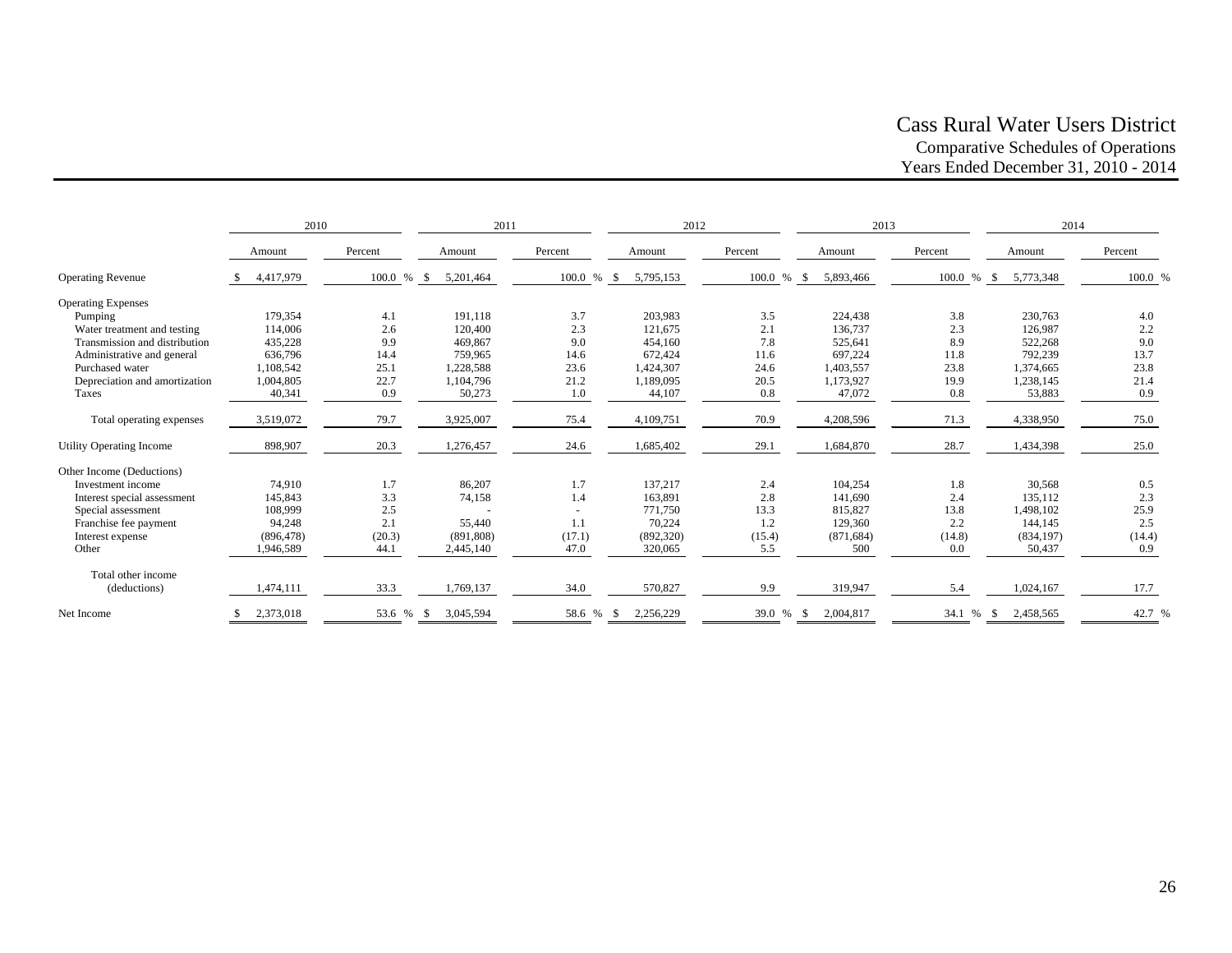

Additional Reports December 31, 2014 and 2013 Cass Rural Water Users District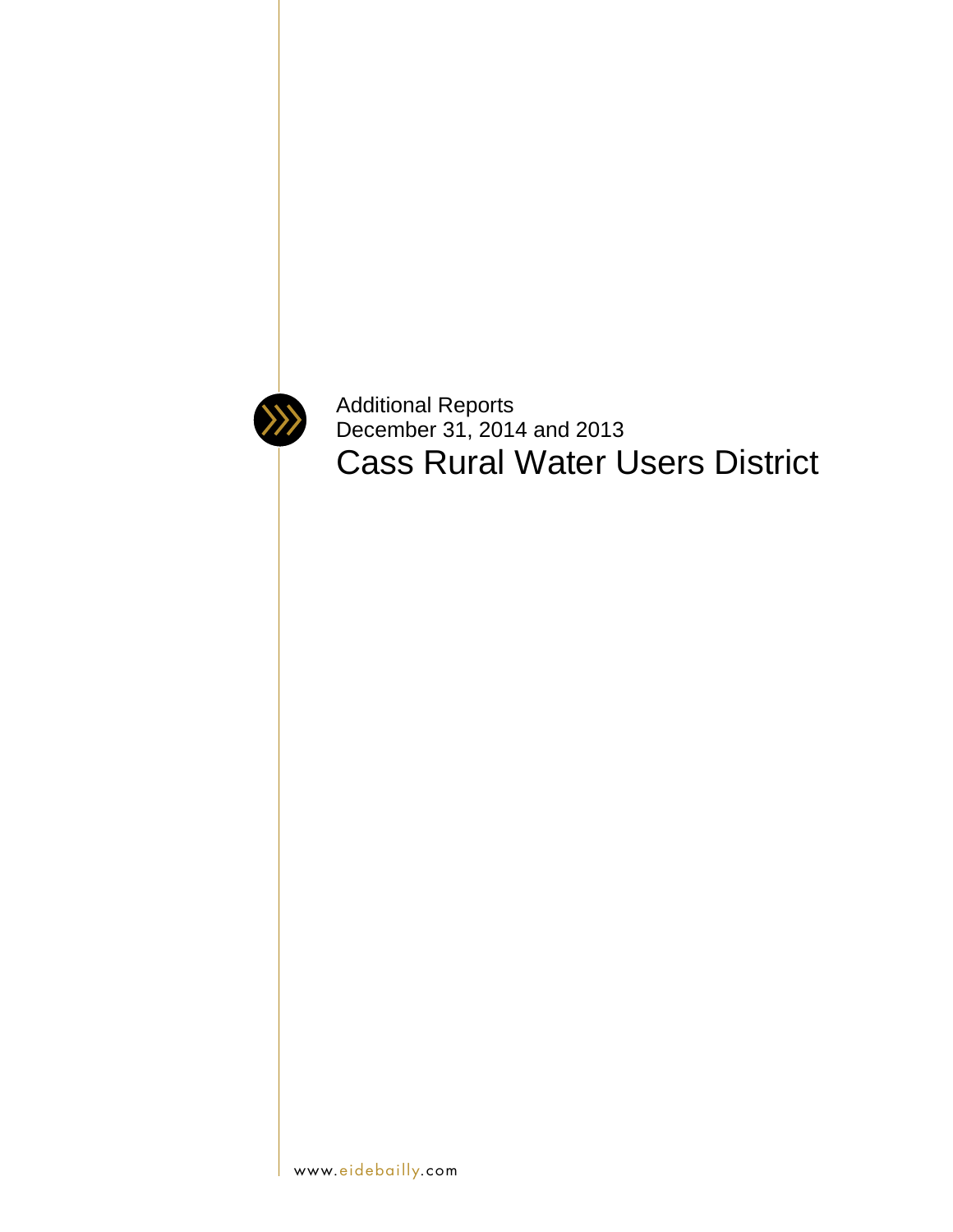

CPAs & BUSINESS ADVISORS

# **Independent Auditor's Report on Internal Control over Financial Reporting and on Compliance and Other Matters Based on an Audit of Financial Statements Performed in Accordance with**  *Government Auditing Standards*

The Board of Directors Cass Rural Water Users District Kindred, North Dakota

We have audited, in accordance with auditing standards generally accepted in the United States of America and the standards applicable to financial audits contained in *Government Auditing Standards*, issued by the Comptroller General of the United States, the financial statements of Cass Rural Water Users District as of and for the year ended December 31, 2014, and the related notes to the financial statements, which comprise the District's basic financial statements, and have issued our report thereon dated February 19, 2015.

#### **Internal Control over Financial Reporting**

In planning and performing our audit of the financial statements, we considered the District's internal control over financial reporting (internal control) to determine the audit procedures that are appropriate in the circumstances for the purpose of expressing our opinions on the financial statements, but not for the purpose of expressing an opinion on the effectiveness of the District's internal control. Accordingly, we do not express an opinion on the effectiveness of the District's internal control.

Our consideration of internal control over financial reporting was for the limited purpose described in the preceding paragraph and was not designed to identify all deficiencies in internal control over financial reporting that might be material weaknesses or significant deficiencies and therefore, material weaknesses or significant deficiencies may exist that were not identified. However, as described in the accompanying schedule of findings, we identified certain deficiencies in internal control that we consider to be material weaknesses.

A *deficiency in internal control* exists when the design or operation of a control does not allow management or employees, in the normal course of performing their assigned functions, to prevent, or detect and correct, misstatements on a timely basis. A *material weakness* is a deficiency, or a combination of deficiencies, in internal control, such that there is a reasonable possibility that a material misstatement of the entity's financial statements will not be prevented, or detected and corrected on a timely basis. We consider deficiency 2014-A, 2014-B, and 2014-C described in the accompanying schedule of findings to be a material weaknesses.

A *significant deficiency* is a deficiency, or a combination of deficiencies, in internal control that is less severe than a material weakness, yet important enough to merit attention by those charged with governance.

# www.eidebailly.com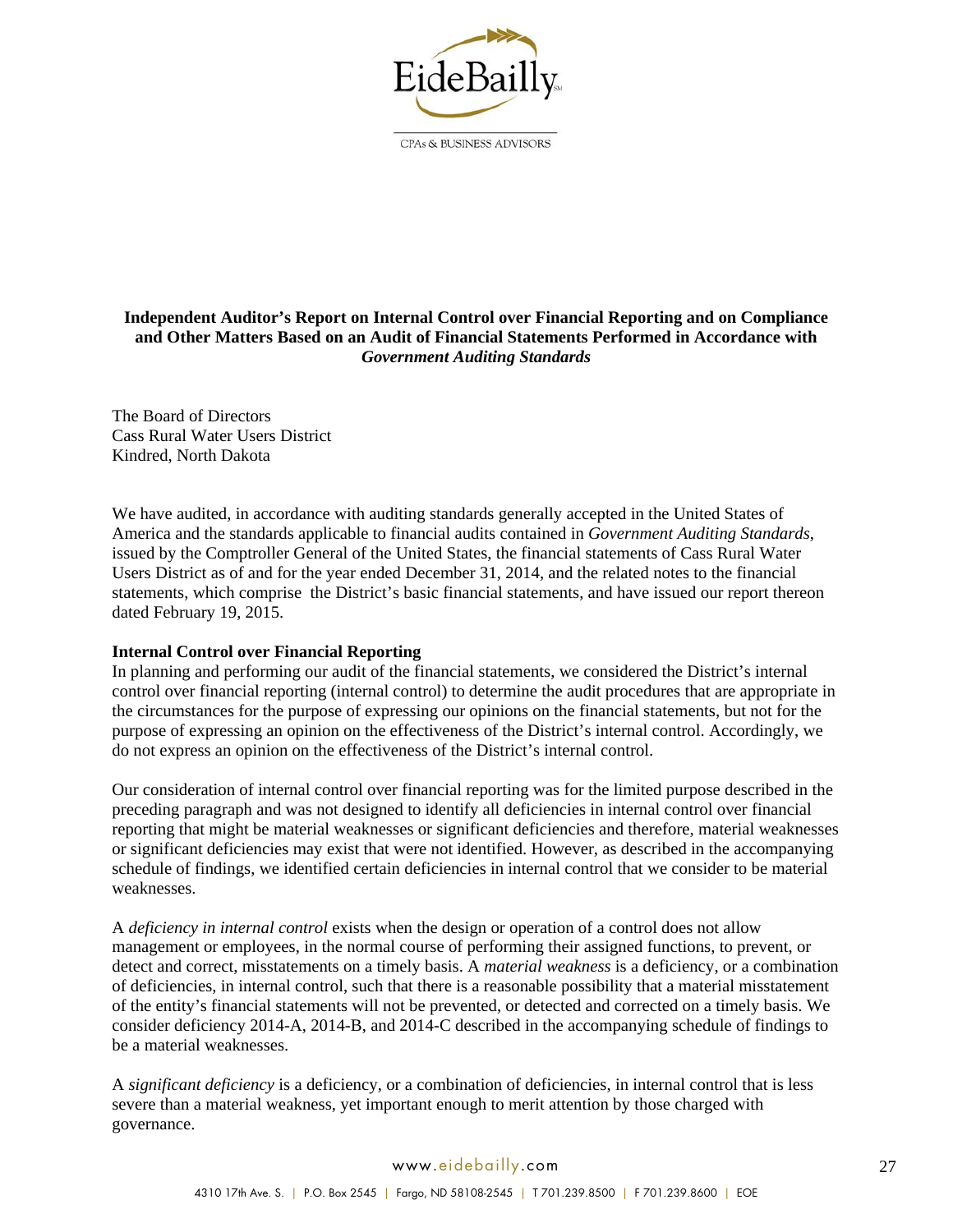#### **Compliance and Other Matters**

As part of obtaining reasonable assurance about whether the District's financial statements are free from material misstatement, we performed tests of its compliance with certain provisions of laws, regulations, contracts, and grant agreements, noncompliance with which could have a direct and material effect on the determination of financial statement amounts. However, providing an opinion on compliance with those provisions was not an objective of our audit, and accordingly, we do not express such an opinion. The results of our tests disclosed no instances of noncompliance or other matters that are required to be reported under *Government Auditing Standards*.

#### **District's Response to Findings**

The District's responses to the findings identified in our audit are described in the accompanying schedule of findings. The District's response was not subjected to the auditing procedures applied in the audit of the financial statements and, accordingly, we express no opinion on it.

#### **Purpose of this Report**

The purpose of this report is solely to describe the scope of our testing of internal control and compliance and the results of that testing, and not to provide an opinion on the effectiveness of the entity's internal control or on compliance. This report is an integral part of an audit performed in accordance with *Government Auditing Standards* in considering the entity's internal control and compliance. Accordingly, this communication is not suitable for any other purpose.

Gide Sailly LLP

Fargo, North Dakota February 19, 2015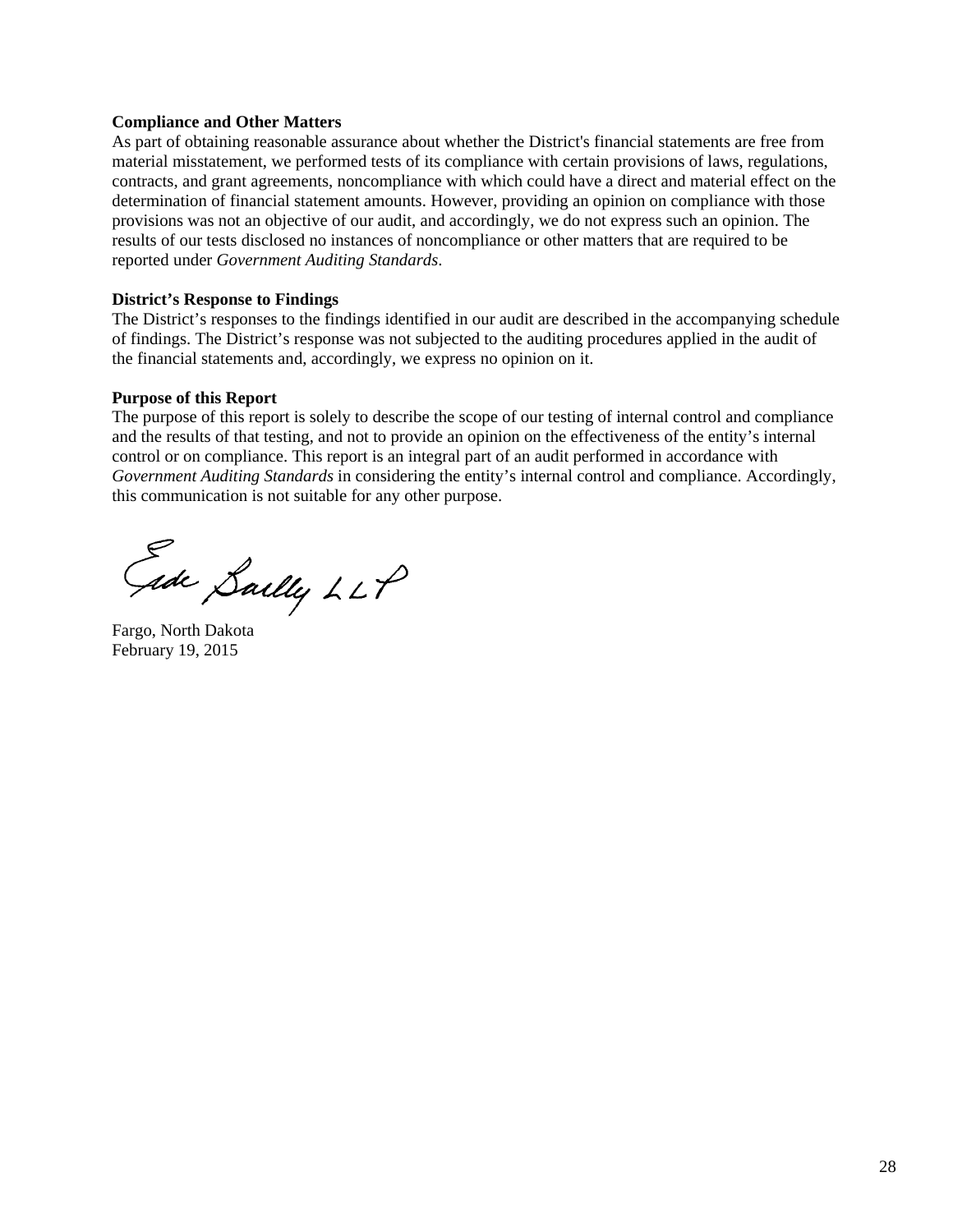# **Material Weakness**

# **2014-A Segregation of Duties**

**Condition** – The District has a lack of segregation of duties due to a limited number of office personnel.

**Criteria** – A good system of internal accounting control requires an adequate segregation of duties so that no one individual has incompatible responsibilities. No one person should have more than one duty relating to the authorization (approval), custody of checks (check signers), record keeping and reconciliation functions.

**Effect** – Inadequate segregation of duties could adversely affect the District's ability to detect misstatements in amounts that would be material in relation to the financial statements in a timely period by employees in the normal course of performing their assigned functions.

**Cause** – There is a limited amount of office employees involved in the internal control process.

**Recommendation** – While we recognize that your office staff may not be large enough to permit complete segregation of duties in all material respects for an effective system of internal control, the functions should be reviewed to determine if additional segregation of duties is feasible and to improve the efficiency and effectiveness of financial management and financial statement accuracy for the District. Segregation of authorization, custody of assets, record keeping and reconciliation functions would assist in mitigating the risk of fraud or misstatements to the financial statements.

**Management Response** – At the present time, the District has segregated the duties of in the most efficient manner possible, given its limited staff. Due to cost constraints, there will be no further administrative employees added.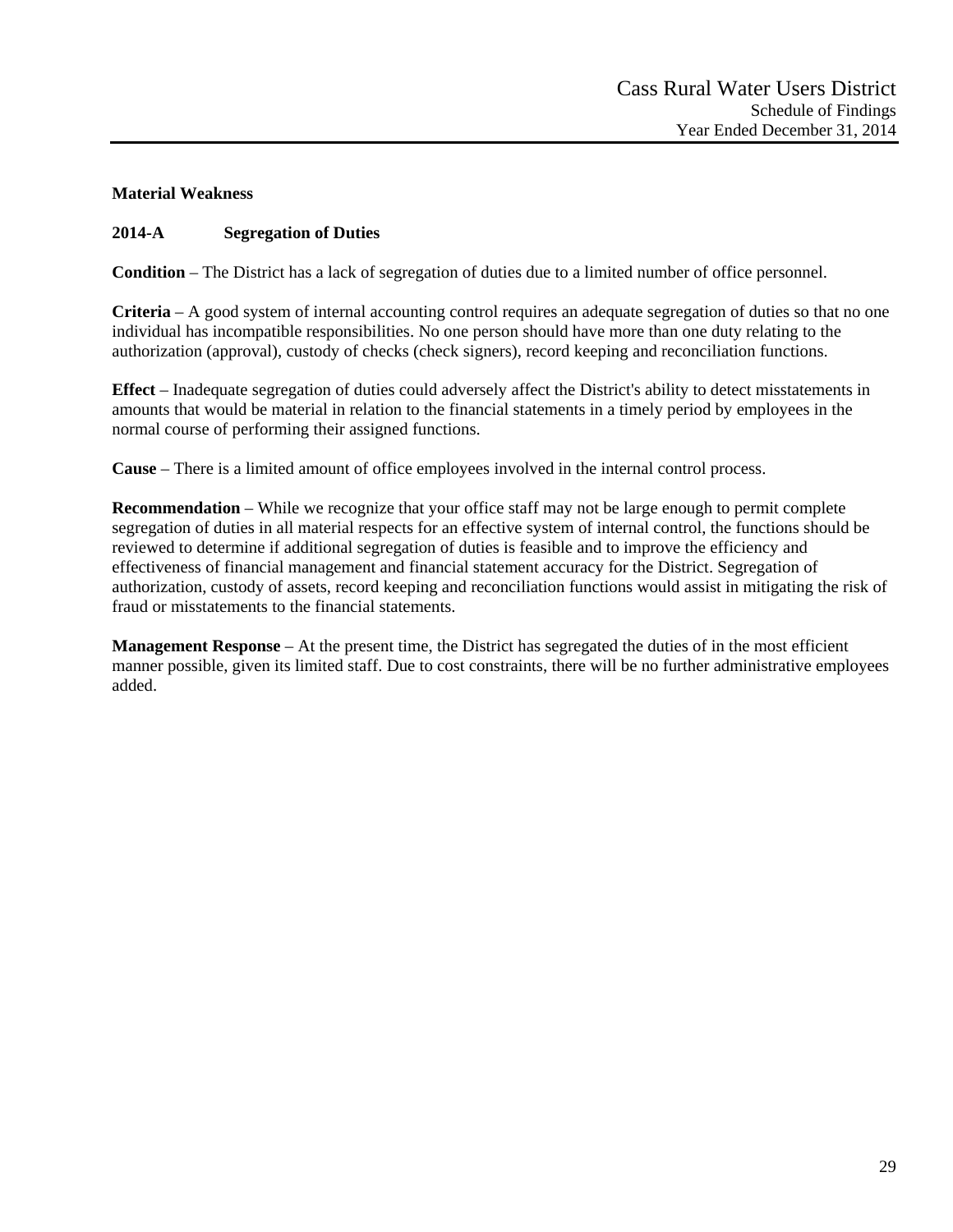# **Material Weakness**

# **2014-B Material Journal Entries**

**Condition** – During the course of our engagement, we proposed material audit adjustments that would not have been identified as a result of the District's existing internal controls, and therefore could have resulted in a material misstatement of the District's financial statements.

**Criteria** – A good system of internal accounting control contemplates an adequate system for recording and processing entries material to the financial statements.

**Effect** – Inadequate controls could adversely affect the District's ability to detect misstatements in amounts that would be material in relation to the financial statements.

**Cause** – District personnel do not have adequate training to apply U.S. generally accepted accounting principles internally.

**Recommendation** – While we recognize that your office staff is limited, it is important that you be aware of this condition. In situations like this, management's close supervision and review of accounting information is the best means of preventing and detecting errors and irregularities.

**Management Response** – Due to the limited office staff, the District is aware of the deficiency in internal control. The District accepts the risk and due to cost constraints, there will be no further administrative employees added.

#### **Material Weakness**

#### **2014-C Preparation of Financial Statements**

**Condition** – The District does not have an internal control system designed to provide for the preparation of the financial statements being audited. As auditors, we were requested to draft the financial statements and accompanying notes to the financial statements.

**Criteria** – A good system of internal accounting control contemplates an adequate system for recording and processing entries material to the financial statements.

**Cause** – District personnel do not have adequate training to apply U.S. generally accepted accounting principles internally.

**Effect** – This control deficiency could result in a misstatement to the financial statements that would not be prevented or detected.

**Recommendation** – This circumstance is not unusual in a District of your size. It is the responsibility of management and those charged with governance to make the decision whether to accept the degree of risk associated with this condition because of cost or other considerations.

**Management Response** – The District is aware of the deficiency in internal control. The District accepts the risk and will not added additional administrative employees due to cost constraints.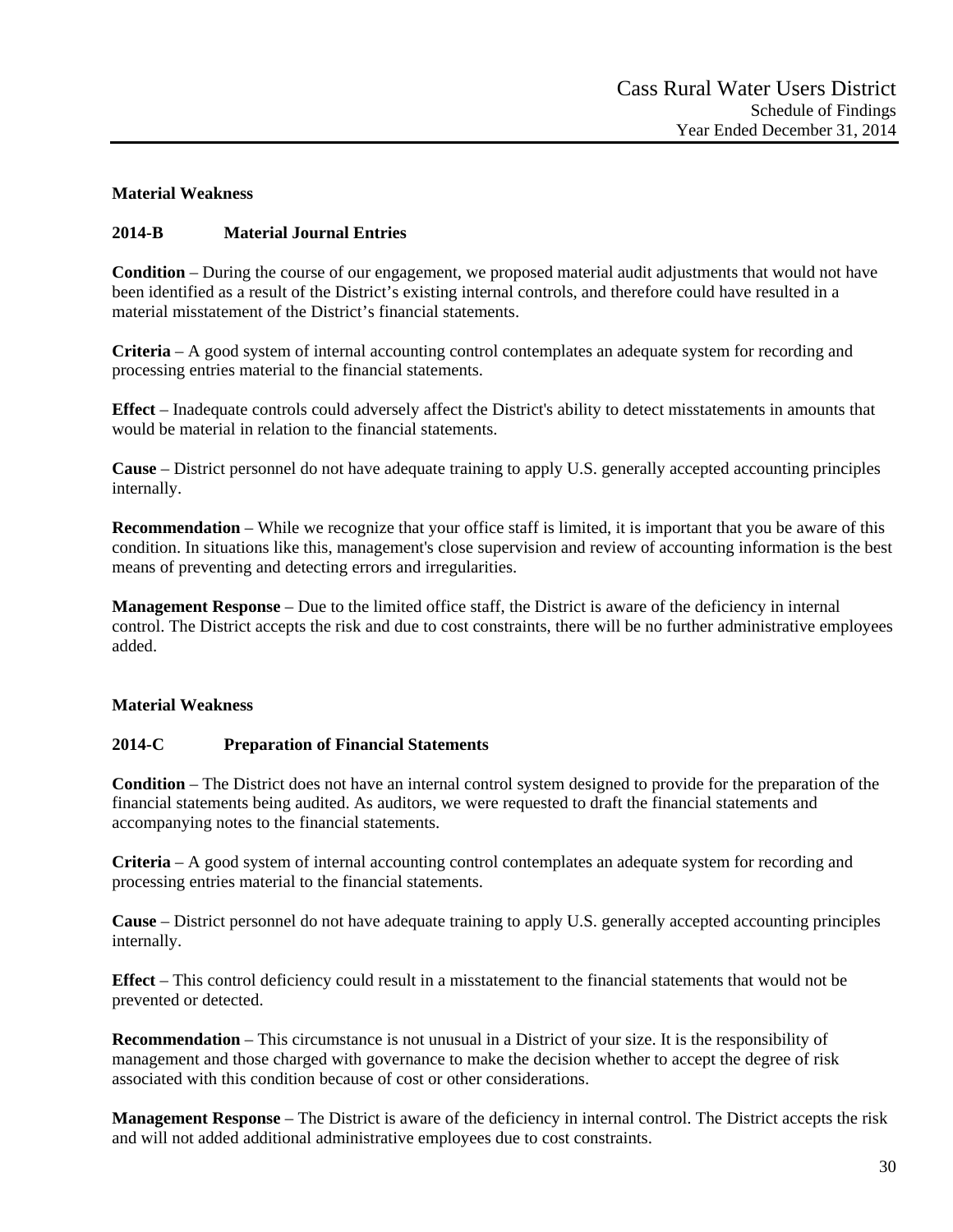

CPAs & BUSINESS ADVISORS

#### **Farmers Home Administration (FmHA) Comments**

The Board of Directors Cass Rural Water Users District Kindred, North Dakota

We have audited the financial statements of Cass Rural Water Users District, for the year ended December 31, 2014, and have issued our report thereon dated February 19, 2015.

In planning and performing our audit of the financial statements of the District for the year ended December 31, 2014, we considered its internal control over financial reporting in order to determine our auditing procedures for the purpose of expressing our opinion on the financial statements and not to provide assurance on the internal control over financial reporting. However, we noted certain matters involving the internal control over financial reporting and its operation that we consider to be control deficiencies under standards established by the American Institute of Certified Public Accountants. A control deficiency involve matters coming to our attention relating to significant deficiencies in the design or operation of the internal control over financial reporting that, in our judgment, could adversely affect the District's ability to record, process, summarize and report financial data consistent with the assertions of management in the financial statements. The control deficiencies are described in the accompanying schedule of findings.

A significant deficiency is a deficiency in internal control, or combinations of deficiencies, that adversely affects the entity's ability to initiate, authorize, record, process, or report financial data reliably in accordance with generally accepted accounting principles such that there is more than a remote likelihood that a misstatement of the entity's financial statements that is more than inconsequential will not be prevented or detected.

A material weakness is a significant deficiency or a combination of significant deficiencies that results in more than a remote likelihood that a material misstatement of the financial statements will not be prevented or detected by the District's internal control.

Our consideration of the internal control over financial reporting was for the limited purpose described in the first paragraph of this section and would not necessarily identify all deficiencies in the internal control that might be significant deficiencies and, accordingly, would not necessarily disclose all significant deficiencies that are also considered to be a significant deficiency or a material weakness. However, we do believe findings 2014-A, 2014-B, and 2014-C are material weaknesses as described in the schedule of findings.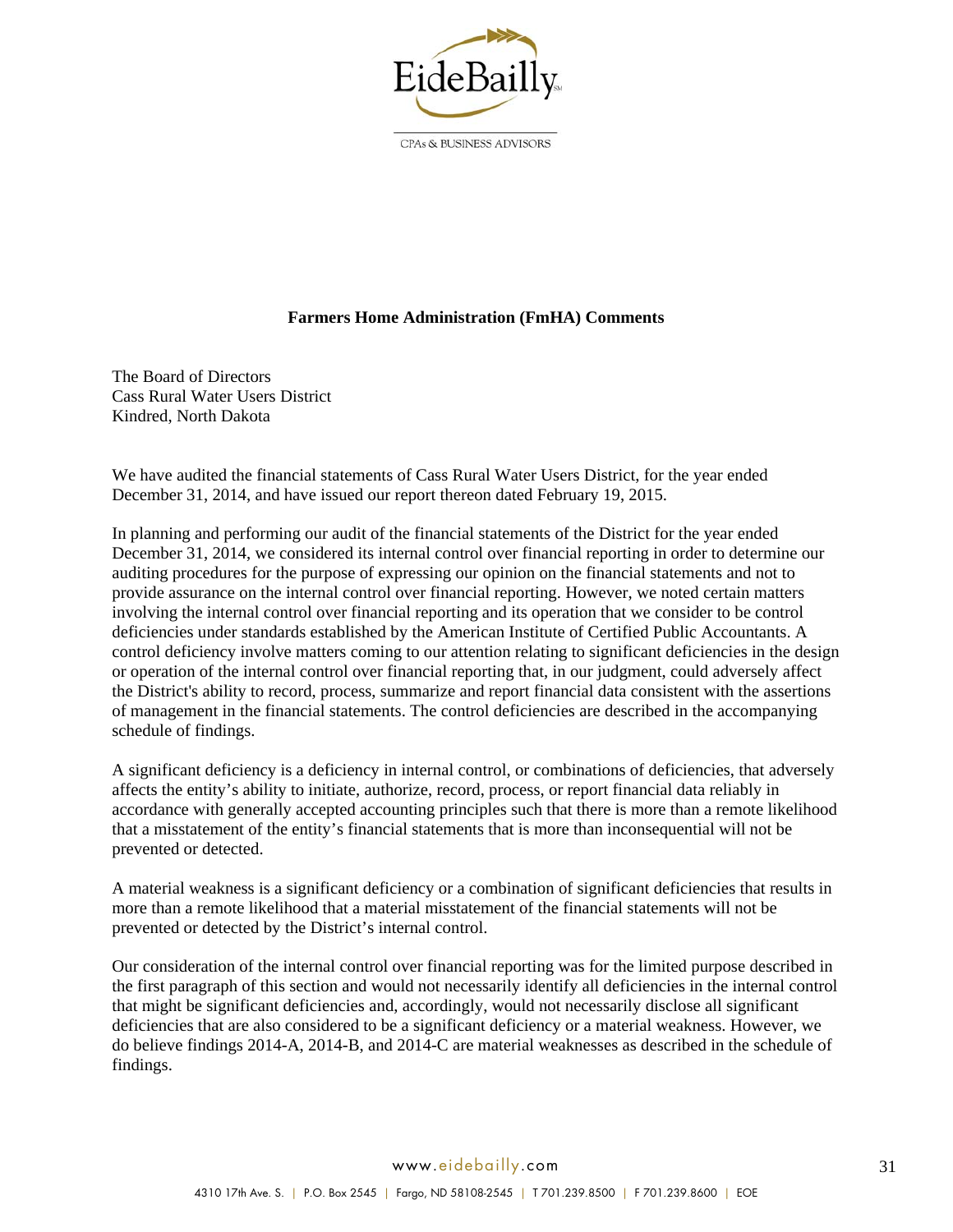Our comments on specific financial and accounting matters, as required by the Farmers Home Administration (FmHA), are detailed below:

#### **Accounting Records**

The District's accounting records and procedures in effect during the year were considered to be adequate in all material respects, except as noted in the internal control over financial reporting deficiency above.

#### **Controls over Assets**

Physical controls over assets of the system are considered to be adequate, except as noted in the internal control over financial reporting material weaknesses above.

#### **Compliance with Loan Documents**

The District has complied with the provisions of the loan agreements, including maintenance of adequate cash reserves.

#### **Agreement of Financial Statements and Accounting Records**

The District's accounting records, after consideration of audit entries, are in agreement with the information in the audit report.

#### **Deposits**

All cash deposits are in institutions whose accounts are insured by an agency of the federal government.

#### **Insurance Coverage**

| Commercial general liability | \$3,000,000       |
|------------------------------|-------------------|
| Property                     | 6,713,439         |
| Automobile:                  |                   |
| Liability                    | Any Auto          |
| Uninsured motorist           | All owned Autos   |
| Physical damage              | $ACV$ (less \$25) |
| Workers' compensation        | Statutory         |

#### **Income Taxes**

The District is a governmental entity, and as such, is not required to file income tax returns.

#### **Users Delinquent Over 60 Days**

The total amount due from users delinquent over 60 days was \$7,002.